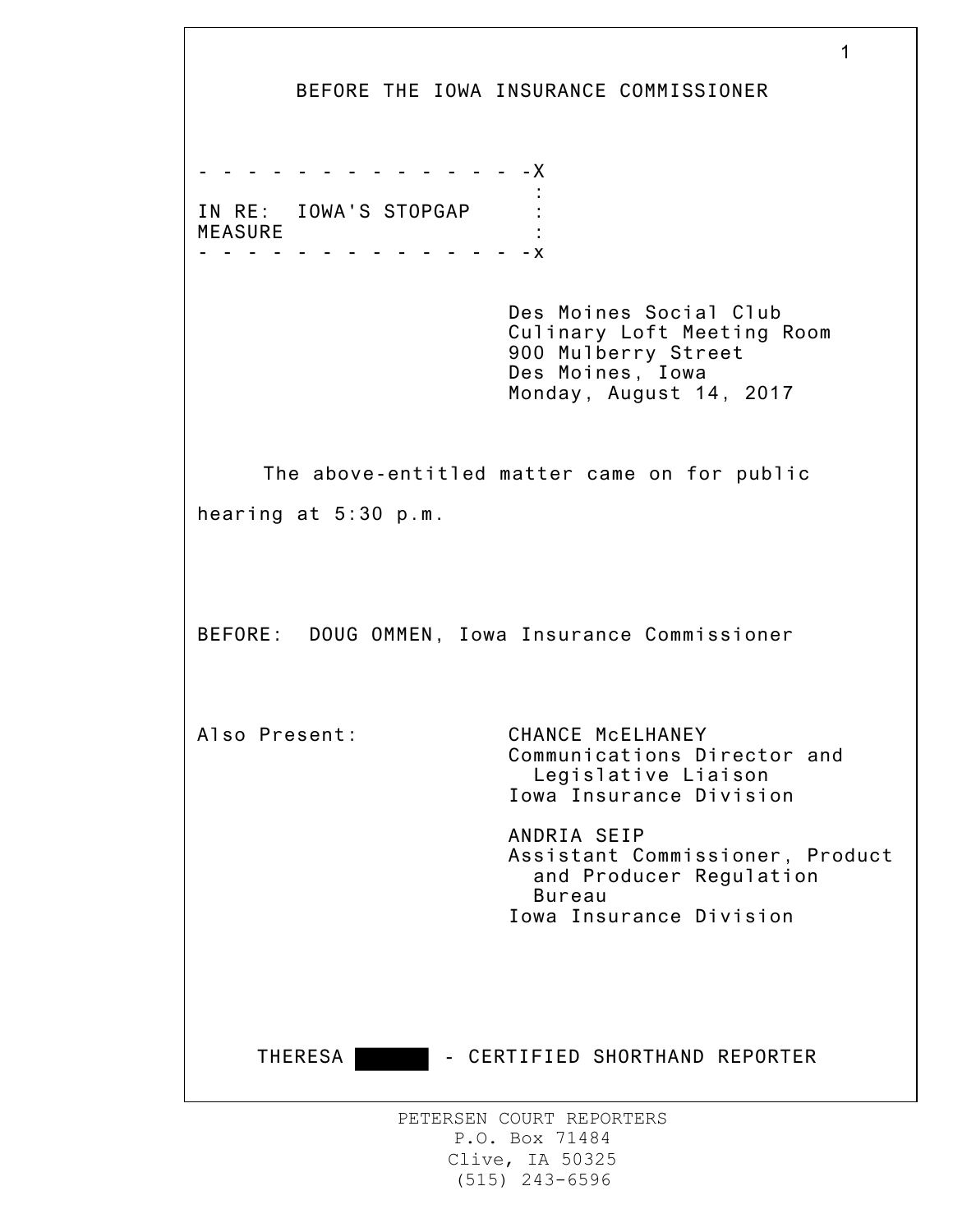

Clive, IA 50325  $(515)$  243-6596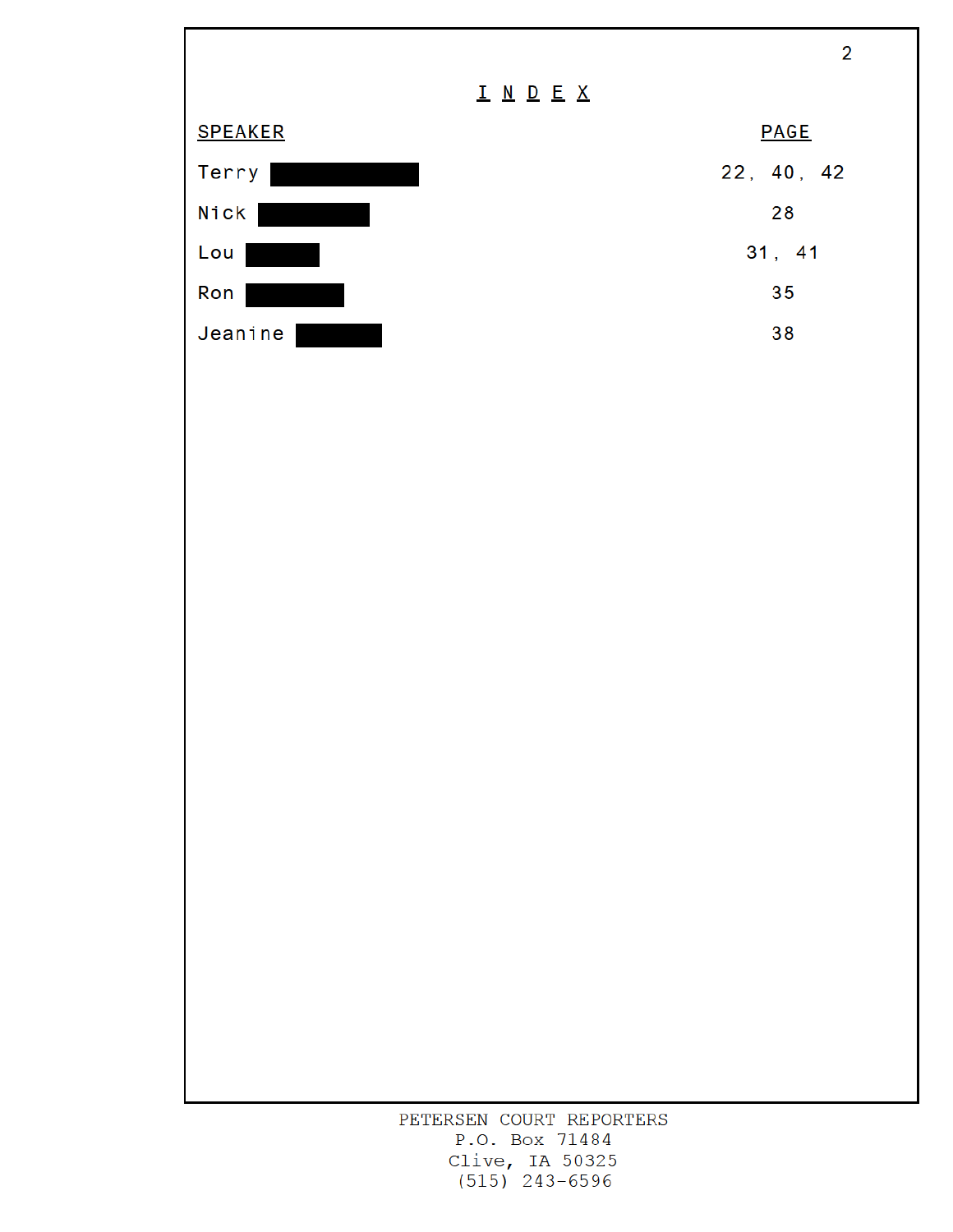|                 | 3                                                     |
|-----------------|-------------------------------------------------------|
| $\mathbf{1}$    | <u>P R O C E E D I N G S </u>                         |
| $\overline{2}$  | COMMISSIONER OMMEN: Good evening. I am                |
| 3               | Doug Ommen and I am your Insurance Commissioner and   |
| 4               | this is a hearing--a public hearing here in           |
| 5               | Des Moines regarding the Iowa Stopgap Measure, so I   |
| 6               | want to thank you for being here.                     |
| $\overline{7}$  | As we begin, I know some of you may have              |
| 8               | comments, but I'm going to go ahead and cover some    |
| 9               | slides because even though if you have those slides   |
| 10              | in front of you, I think it probably is worthy of a   |
| 11              | little bit of explanation.                            |
| 12              | The slides were prepared because of the               |
| 13              | types of questions that we in the Division were       |
| 14              | receiving, and so I'll run through those relatively   |
| 15              | quickly.                                              |
| 16              | The first slide really is just an overview            |
| 17 <sub>1</sub> | of what I'm going to cover tonight, but I think it's  |
| 18              | really important to keep in mind that although--when  |
| 19              | we look at an insurance market, we think about        |
| 20              | numbers. Certainly for a market to work it has to     |
| 21              | involve numbers, but it really is designed to make    |
| 22              | sure that people, when they need to access care, they |
| 23              | have coverage in order to do that.                    |
| 24              | The ACA market before the Affordable Care             |
| 25              | Act here in Iowa is a very strong working market. I   |
|                 |                                                       |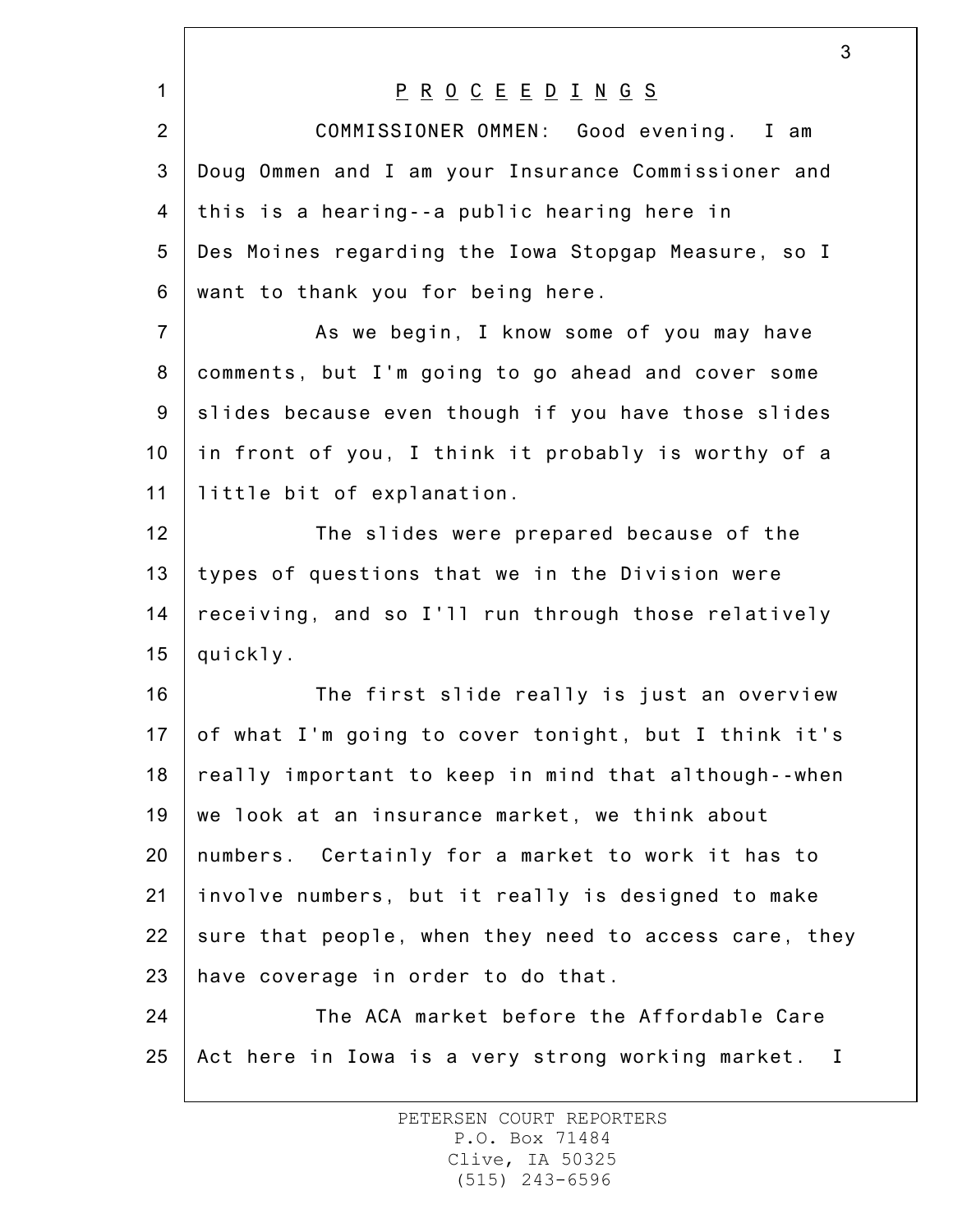1 2 3 4 think that the statistics that I could offer to you really bear that out, that the people in Iowa generally have looked at health as a really important issue and we took care of people.

5 6 7 8 9 10 Basically the rules were different, and we had, with multiple carriers in our market competing with underwriting, we needed to have a place for individuals that had persistent conditions to go, and that was our high-risk pool, which is still operating here in Iowa.

11 12 13 14 15 16 17 18 It's important to sort of look at the problem that we have here in Iowa, that is in our individual market in the context of our overall population. And I included a slide on this because I think sometimes you hear a lot of news about the health insurance market and you may not understand that the insurance market is divided up into these segments.

19 20 21 22 23 24 25 Certainly if you look at our three million person population, over half of our population accesses its coverage through group or health insurance plans through group coverage. Some of that is federally covered under ERISA, some of it is fully insured under state law. But the reality is is a lot of people here already have coverage through the

> PETERSEN COURT REPORTERS P.O. Box 71484 Clive, IA 50325 (515) 243-6596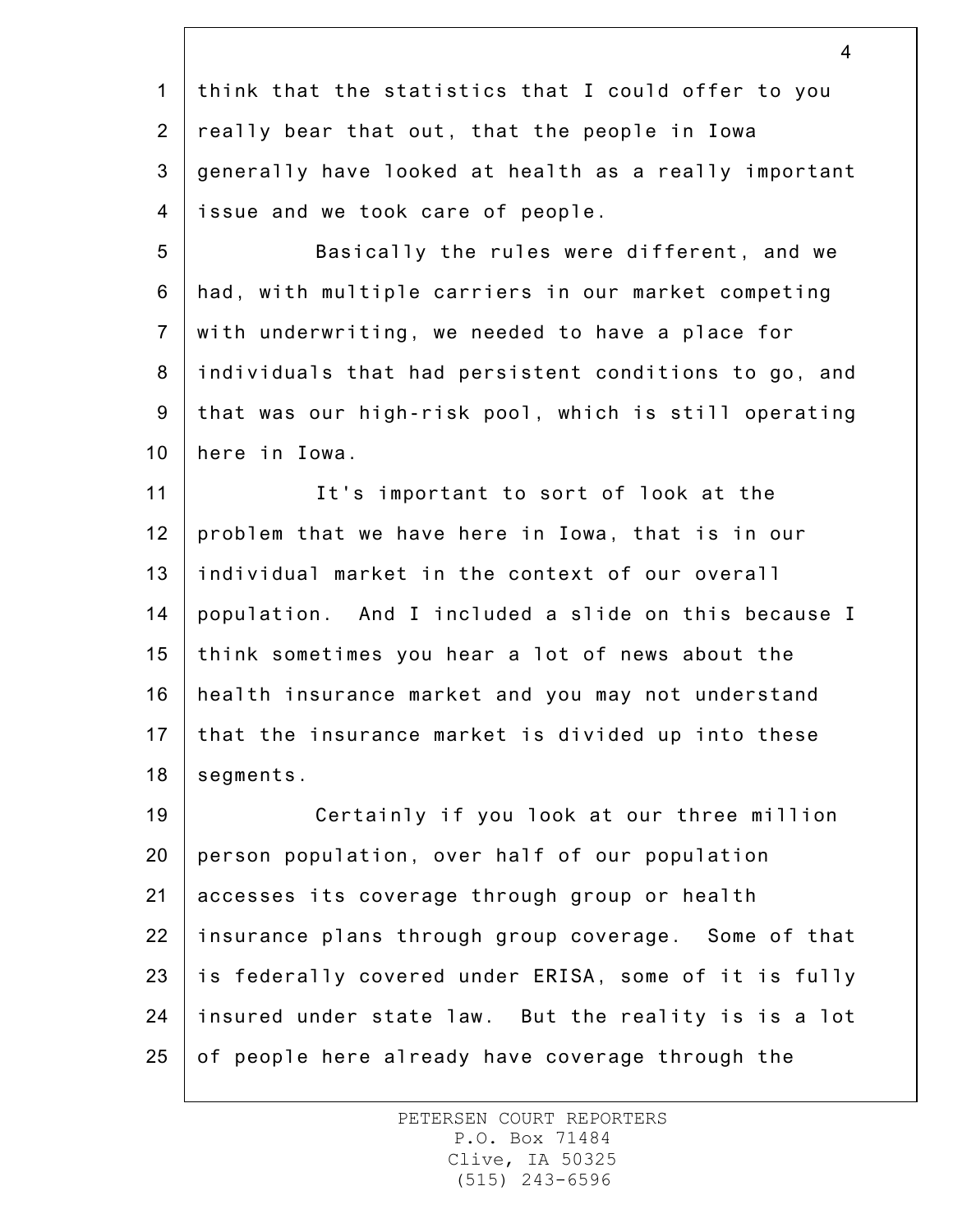1 employer-based plans.

2 3 4 5 We have a large Medicare population, and you can also see by the number here up on the screen that we've expanded Medicaid to cover a large number of individuals.

6 7 8 9 10 11 What the ACA did here in Iowa was a number of things, but the first of which is--and you've heard this discussion quite a bit publicly, and that is our Medicaid expansion. The Medicaid expansion differentiates us from a number of states, but certainly it has worked here.

12 13 14 15 It also, through the text of the Affordable Care Act, created these grandfathered plans and those are individuals that prior to the enactment of the ACA had coverage.

16 17 18 19 20 21 The--post the implement--or post the filing and passage of the Affordable Care Act there was also introduced this concept of transitional plans. And, again, that's part of our individual market here, so I'll talk about that and then I'll talk about the ACA-compliant plans.

22 23 24 25 The Medicaid expansion is what really made the biggest difference in terms of addressing the issue that we did have here in Iowa regarding uninsured--our uninsured population. In fact, if you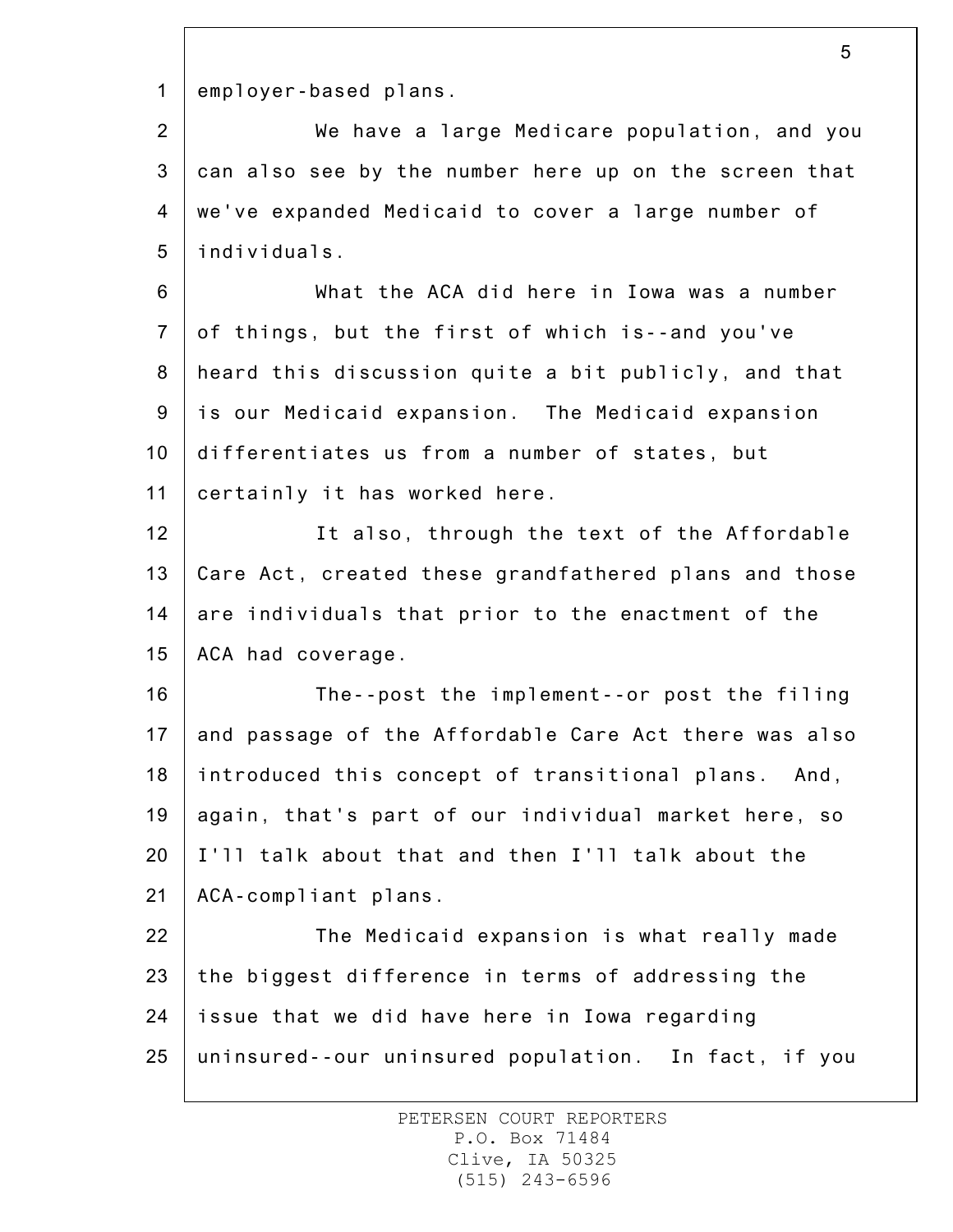1 2 3 look at the Medicaid expansion of 144,000, that really is the change that occurred in reducing our numbers of individuals without coverage.

4 5 6 The reality is that we actually have fewer people today in the commercial insurance market than we did before the passage of the Affordable Care Act.

7 8 9 10 11 12 13 14 15 16 The grandfathered plans are those plans that were already in existence in the individual market prior to the passage of the Affordable Care Act. These were recognized in the text of the law as--for those individuals that were essentially promised if you like your plan, you can keep it. And that's a significant number of people in our state. It's not really large. It numbers now under 40,000, but these are people that have held onto their plans throughout the course of the last seven or eight years.

17 18 19 20 21 22 23 24 25 The transitional plans are often widely discussed here in Iowa, and these are the plans that came into being following the passage of the Affordable Care Act, but before it was actually implemented. And, again, there's been discussion about this. This, like grandfathered plans, are a closed block. They're not designed to be allowed to be sold to anybody, but they are people that have- were originally underwritten, and they are people

> PETERSEN COURT REPORTERS P.O. Box 71484 Clive, IA 50325 (515) 243-6596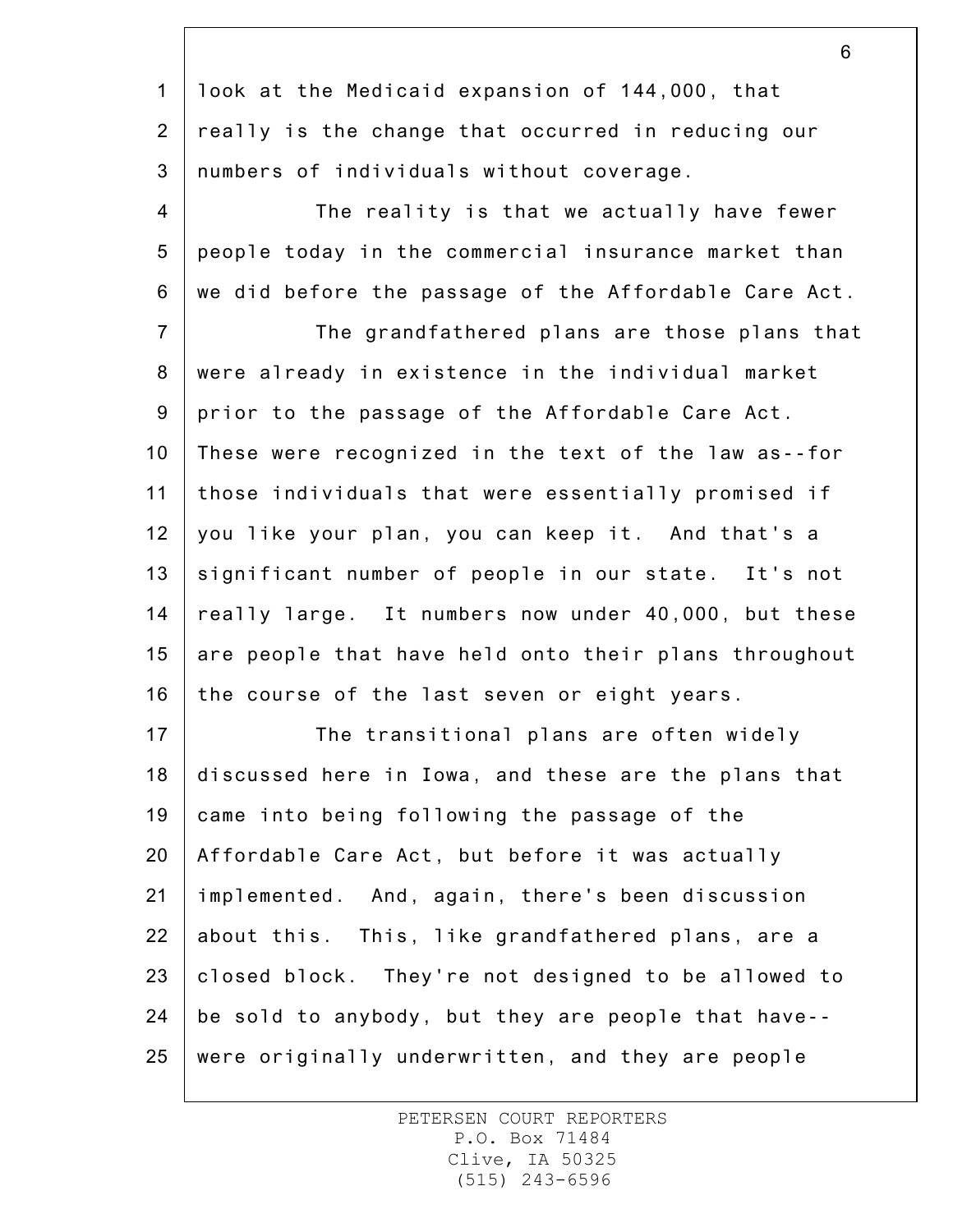1 2 3 4 5 6 7 8 that oftentimes are in agriculture here in our state. But that was expanded by act of the President at the time, as well as the Secretary of State--excuse me--Secretary of Health and Human Services. The principal behind it was if you like your plan, you can keep it. All right. The ACA pool is where we've had most of the concerns in terms of stabilization and

7

9 10 11 12 13 14 15 16 keeping our market functioning. And the reason for that is under the Affordable Care Act the issue of not denying anyone for a preexisting condition is a social good that I think people generally have agreed with, but what happened is, is that the individuals that we previously were treating and had coverage through our high-risk pool were then--they then entered the ACA compliant market.

17 18 19 20 And so with them, because of their persistent and high-cost experiences, they brought with them some costs that started to impact everybody that shared that pool with them.

21 22 23 24 25 The rules are that there can be no underwriting. And so, again, that was something that I think generally was well-accepted as a good thing, but you do need to know that under prior law here in Iowa with our high-risk pool, we didn't deny for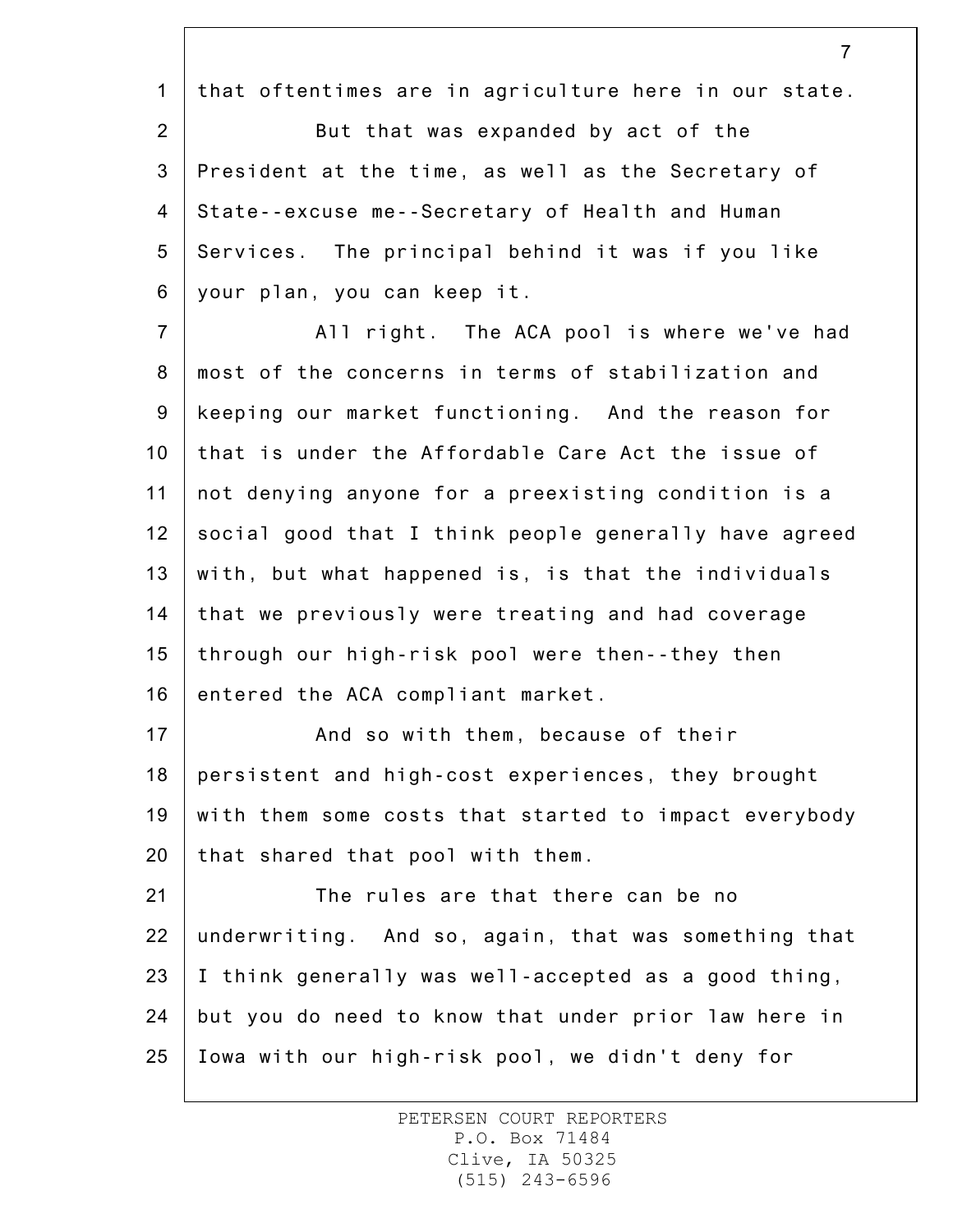1 2 3 4 5 6 7 8 9 10 11 12 13 14 15 16 17 18 19 20 21 22 23 24 25 preexisting conditions, either. We allowed people into the high-risk pool and were able to provide coverage there. It's only in the ACA plan that you can get- access these tax credit subsidies that are often described in the media, and those are based upon a percentage of income. And I'll explain that shortly. But it's also the place where you can access what's called cost-sharing subsidies. If you look at our ACA-compliant pool of 72,000, you can see here in Iowa--this is a little different than the experience in some of even our surrounding states. But if you look at our population of 72,000 that are in this pool, about 44,000 of those individuals are now in the subsidized segment. As rates went up, people started to exceed what was allowed under the Affordable Care Act as their contribution, and so they then became subsidized, and I'll explain how that works shortly. There is still 28,000 Iowans we estimate that are not subsidized; that is, they pay- individuals who pay the full amount of the rate that annually I need to approve, along with the Federal Government. Again, as I mentioned, the ACA pool became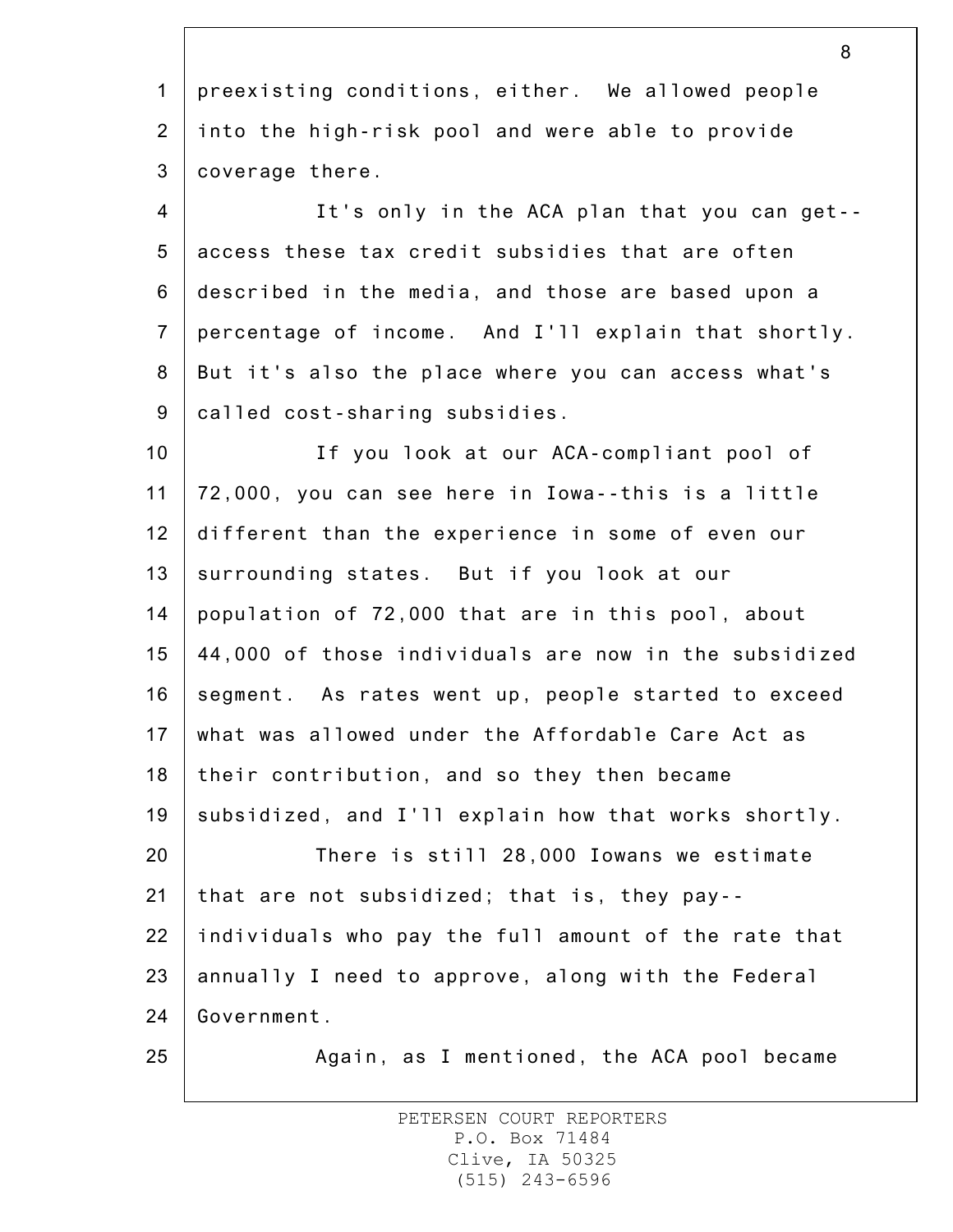1 2 3 4 5 6 7 8 9 10 11 12 13 14 15 16 17 18 19 20 21 22 23 24 25 to include individuals with persistent health conditions. What was happening over the last several years--and I became the Commissioner just this winter, but I served as a deputy before that, and the prior Commissioner every year would look at the rates as they would be filed to try to keep up with dealing with this issue of individuals with high cost, and then that led to some adverse selection. In other words, we were losing healthy people. And as rates were being filed, they kept going up. In fact, they were going up at a much faster pace than previously we experienced here. But the effect of that is adverse selection. That is, people start to look at those rates as they increase and they make a decision that it doesn't work for them and they stop participating. The other thing that we've seen, and this is borne out in the experience of the companies that we've reviewed, is that under the federal rules regarding special enrollment, it was easier to gain- you could wait until you actually had an event, or an event was coming, and then you could enroll and then buy coverage after you'd already had an experience or had an event. And clearly the trouble with that is if you're only paying premium when you're sick, it's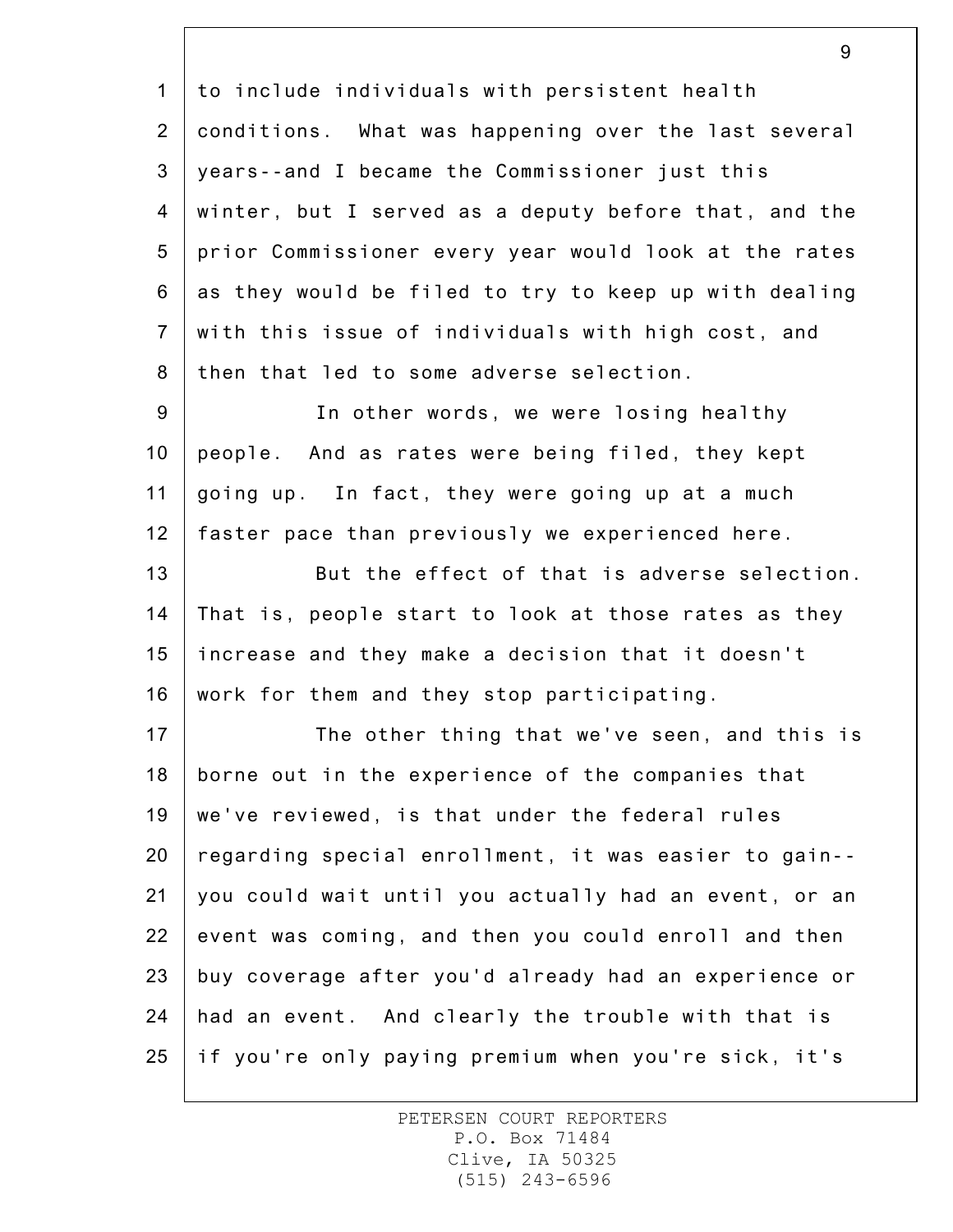1 not going to work very well.

2 3 4 5 6 In other words, you know, insurance is about sharing risk, and if the only people that are paying premium are those that are in the midst of an experience, it's not going to work in a commercial market.

7 8 9 10 11 12 13 14 15 16 17 18 Also, because of the fact that there has been some unknown circumstances regarding those cost-sharing subsidies that really date back--some uncertainty that dates back a number of years, you probably have read about this in the papers, but the House of Representatives filed a lawsuit against the President at the time. It went to court. There was a decision in favor of the House of Representatives, and so that matter is now on appeal but it does create a lot of uncertainty as the companies are trying to make a decision on how to rate the products.

19 20 21 22 23 24 25 You have to understand what has happened in terms of pricing to really understand what I would describe as one of the structural problems of the ACA which we believe is corrected through the Stopgap Measure. And that is this issue of how the subsidies work. What I did is--and these are overly simplified. Certainly you can probably look through

> PETERSEN COURT REPORTERS P.O. Box 71484 Clive, IA 50325 (515) 243-6596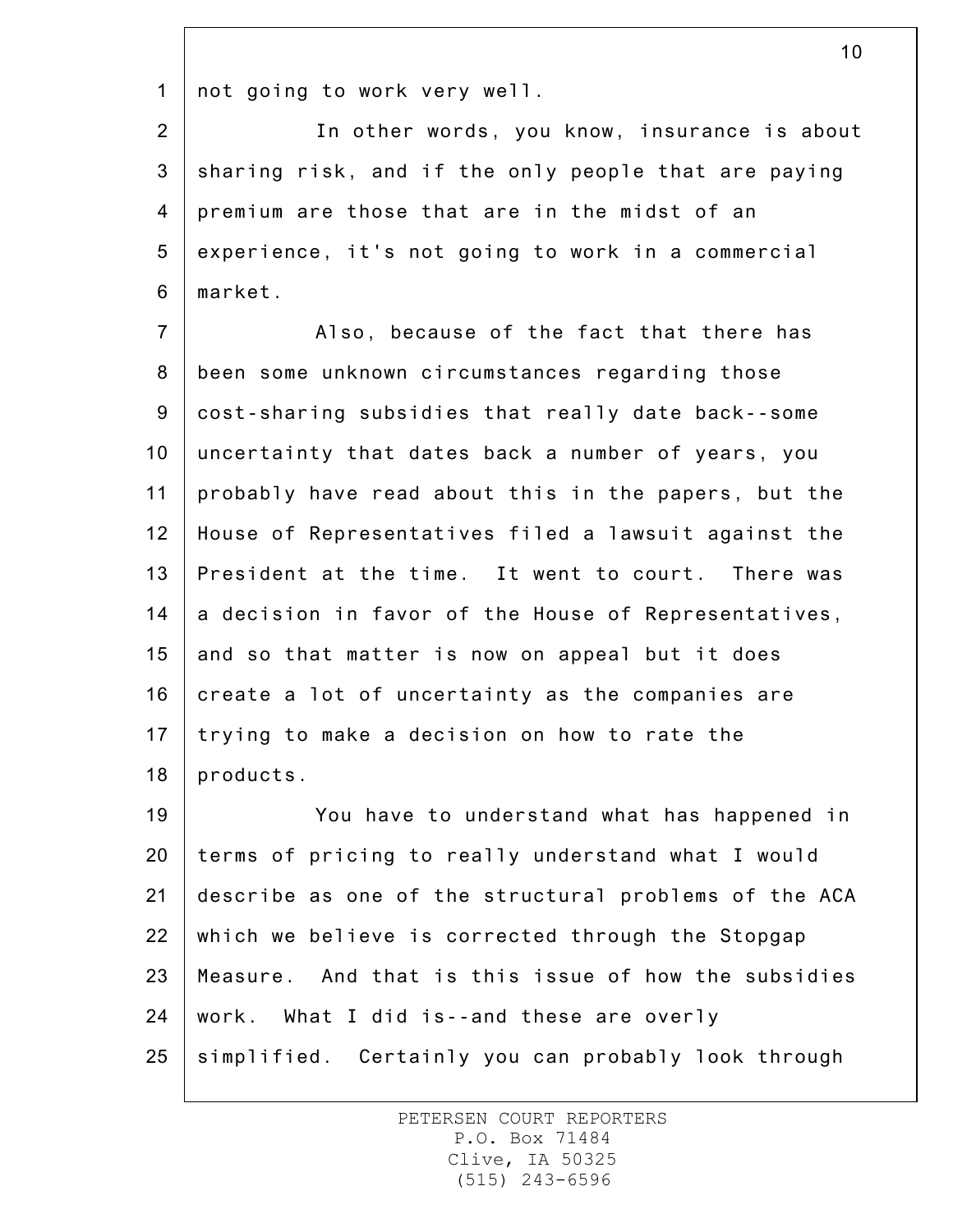|                | 11                                                    |
|----------------|-------------------------------------------------------|
| $\mathbf 1$    | the insurance rate tables and find things like this,  |
| $\overline{2}$ | but I really just tried to simplify it to help you    |
| 3              | better understand that--the way the subsidies work.   |
| $\overline{4}$ | For an individual with a percentage income            |
| 5              | of up to \$48,000, the text of the ACA actually       |
| 6              | attaches a percentage to that percentage, that income |
| $\overline{7}$ | level.                                                |
| 8              | So for an individual with less than \$48,000          |
| 9              | in income, by statute the amount of their             |
| 10             | contribution by and large is about nine-and-a-half    |
| 11             | percent. And so regardless of what the rates become,  |
| 12             | what is asked of them is only up to nine-and-a-half   |
| 13             | percent.                                              |
| 14             | So as you can see, over the years as premium          |
| 15             | rates were going up, more and more people were        |
| 16             | falling into that subsidized segment because of the   |
| 17             | fact that their premium rates started to exceed those |
| 18             | caps that are found in the ACA.                       |
| 19             | So as an example, in year one if the premium          |
| 20             | was \$4,000, that would be below their statutory      |
| 21             | contribution limit and so they would pay all of that  |
| 22             | premium. But if it went up to \$8,000 a year, you can |
| 23             | see that their contribution is limited to 4,600, so   |
| 24             | the rest of that would be then covered by other       |
| 25             | taxpayers through the tax credit system.              |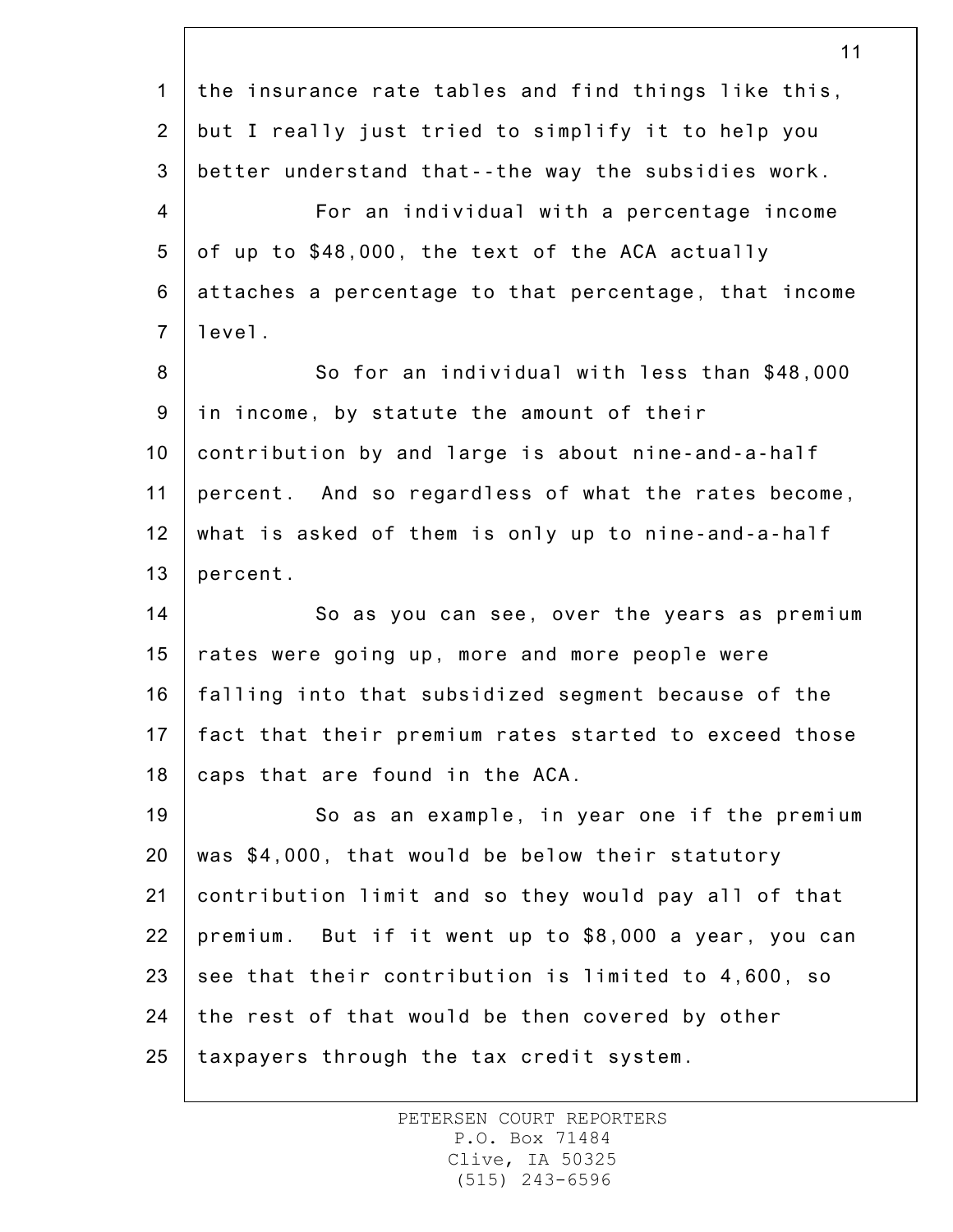1 2 3 4 5 6 7 8 9 10 11 12 13 14 15 16 17 18 19 20 21 22 23 24 25 12 The following year if it went up to \$12,000, again, their contribution is limited to the 4,600, and the other taxpayers through tax credits would cover the \$7,400. And, again, the reason that matters in an insurance market is consumers can then become indifferent to the rate competition. This is our current market in 2017, and this is important for you to understand because as we looked at going forward into 2018, what happened in 2017 really impacted our circumstance. This is broken out based upon company, but between the blue and the red, the blue are the segment of the market that is within the Exchange or on-Exchange. Those are the ones you would find at healthcare.gov. That's where people would enroll through healthcare.gov. The red is off-Exchange, which means you can still access it through the company. It's done in a manner that's consistent with the law through the Affordable Care Act, but it's only in the segment that is blue or on-Exchange that you can access the subsidies. So when Wellmark withdrew from our market or indicated its interest in--or its decision to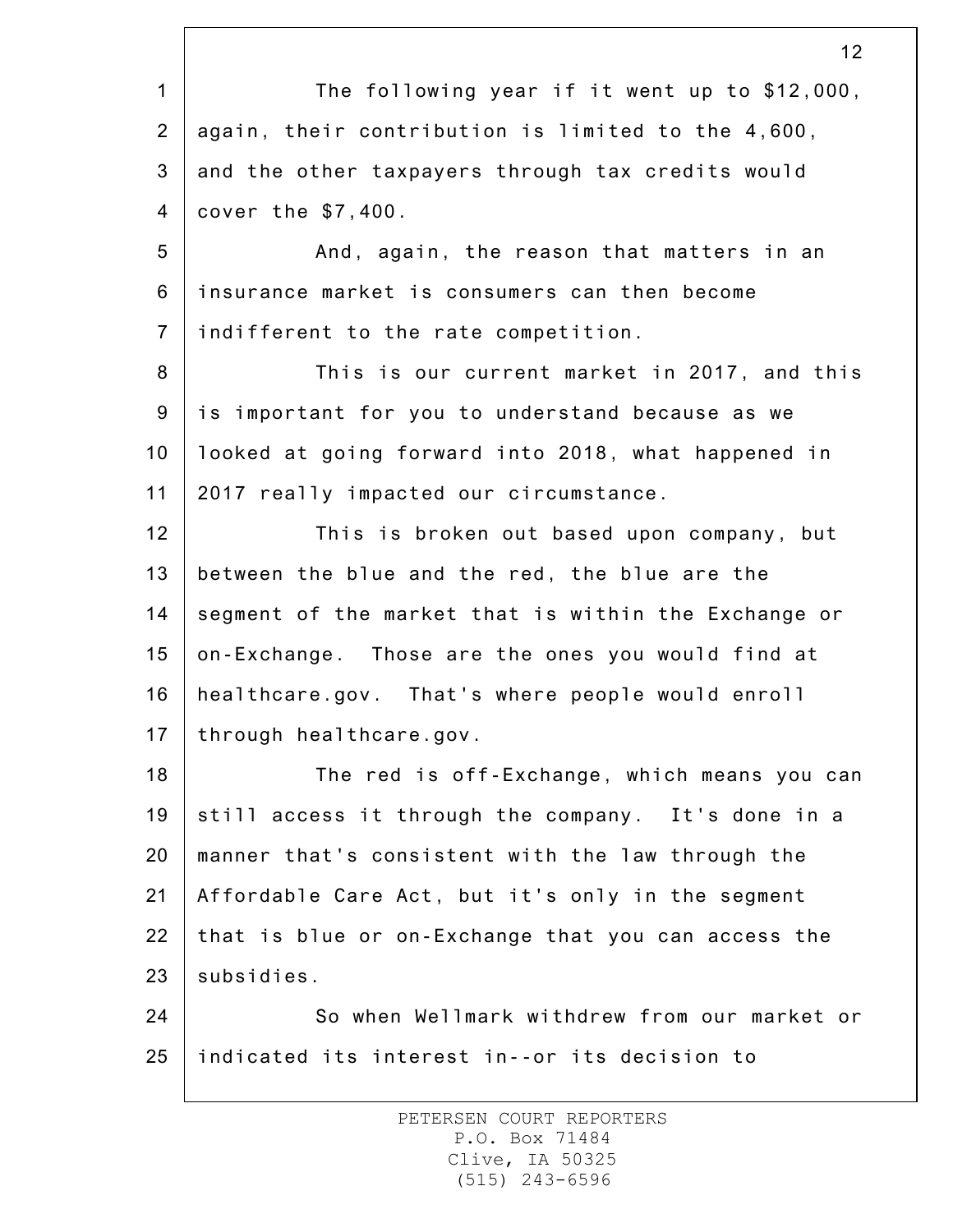1 2 3 4 withdraw, that was of concern to us. So when Aetna left, that mattered a lot as well because of the fact that Aetna was covering a very large number of individuals on the Exchange.

5 6 7 8 9 10 11 12 So when that started to happen--when that happened, the decision that we made within the Division was we were very concerned about Aetna's departure and Wellmark's departure because between-- Aetna was, by far, significantly lower in terms of rate and we were concerned what that might mean both in terms of sustainability beyond 2018 but also for 2018.

13 14 15 16 When Medica did file it still appeared to me and to us within the Division that the impact of a market under the ACA still had us in a collapse, and I'll explain why that is.

17 18 19 20 21 22 23 So we decided to move forward and request emergency regulatory relief but also try to work within the framework of this vehicle called 1332. Under the 1332 waiver, there are certain requirements that we have to meet. I've got those up here for you. You can kind of look through those. They're also in front of you.

24 25 But essentially what we're asked to do is to compare what the world would look like in our market

> PETERSEN COURT REPORTERS P.O. Box 71484 Clive, IA 50325 (515) 243-6596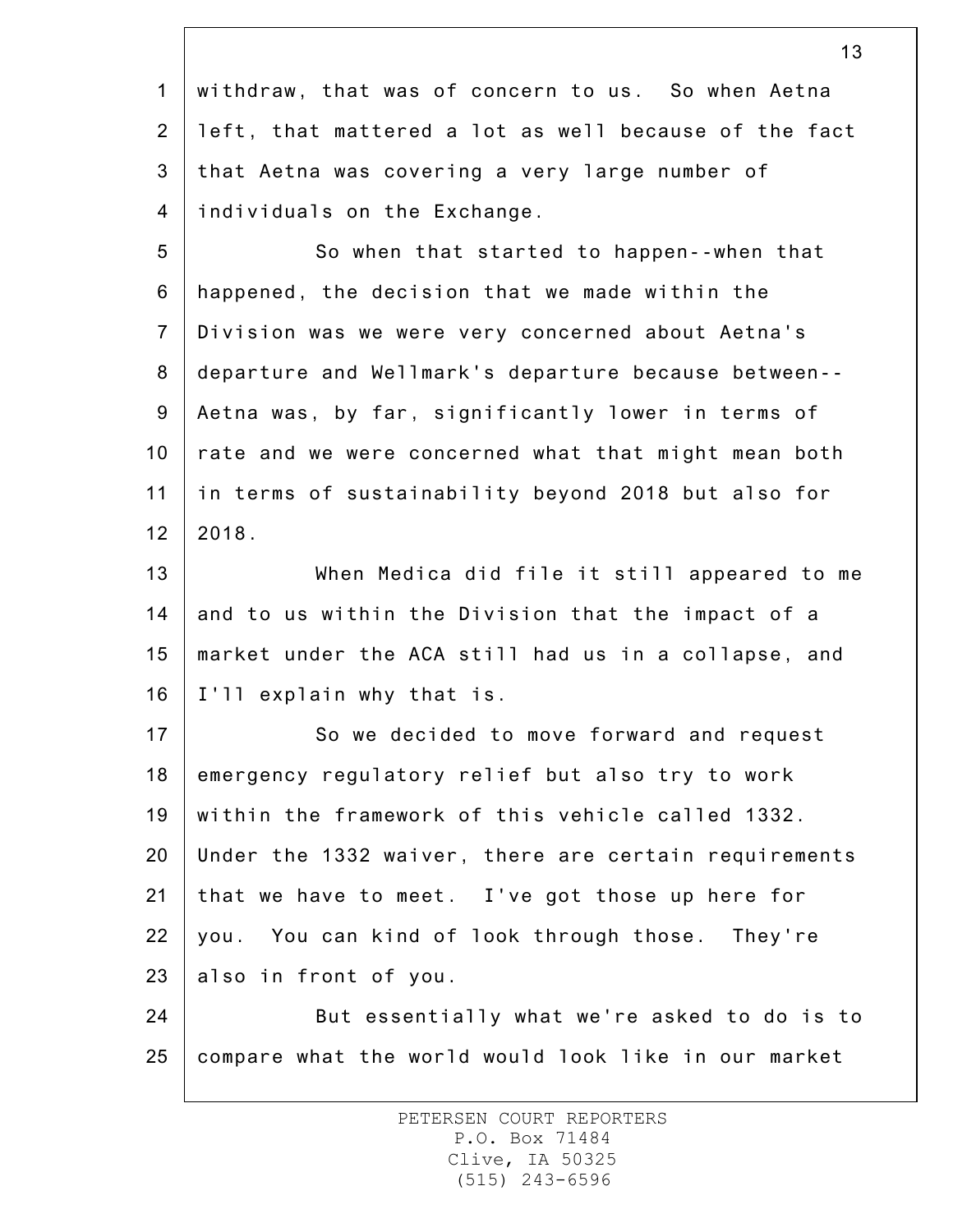1 2 3 4 5 6 7 8 9 10 11 12 13 14 15 16 17 18 19 20 21 22 23 24 25 with the waiver versus what it would look like without the waiver. And we have to compare the impact and in order to meet this requirement, establish that the market is going to be better and that it will impact people in a better way by having the waiver, and we believe we have met these requirements. They're called guardrails. But one of the things that you also need to be aware of, we are either a state under the ACA, or we are a state with the Stopgap Measure. It's not a circumstance where we're able to do both. So it is one or the other, which is why these hearings are so important. All right. Under the ACA, Medica did file, as I mentioned, they filed in all 99 counties. They proposed premium rates, which I will review, between 43 and 56 percent, and those are premium increases based on their rates. So if you're an Aetna- currently covered under the Aetna plans, again, historically your rates were lower, but you would see even larger increases than those percentages. As part of the 1332 waiver application, we did conduct an economic analysis and an actuarial analysis. And as part of that, based upon the impact, which I'll go over shortly, we believe and

> PETERSEN COURT REPORTERS P.O. Box 71484 Clive, IA 50325 (515) 243-6596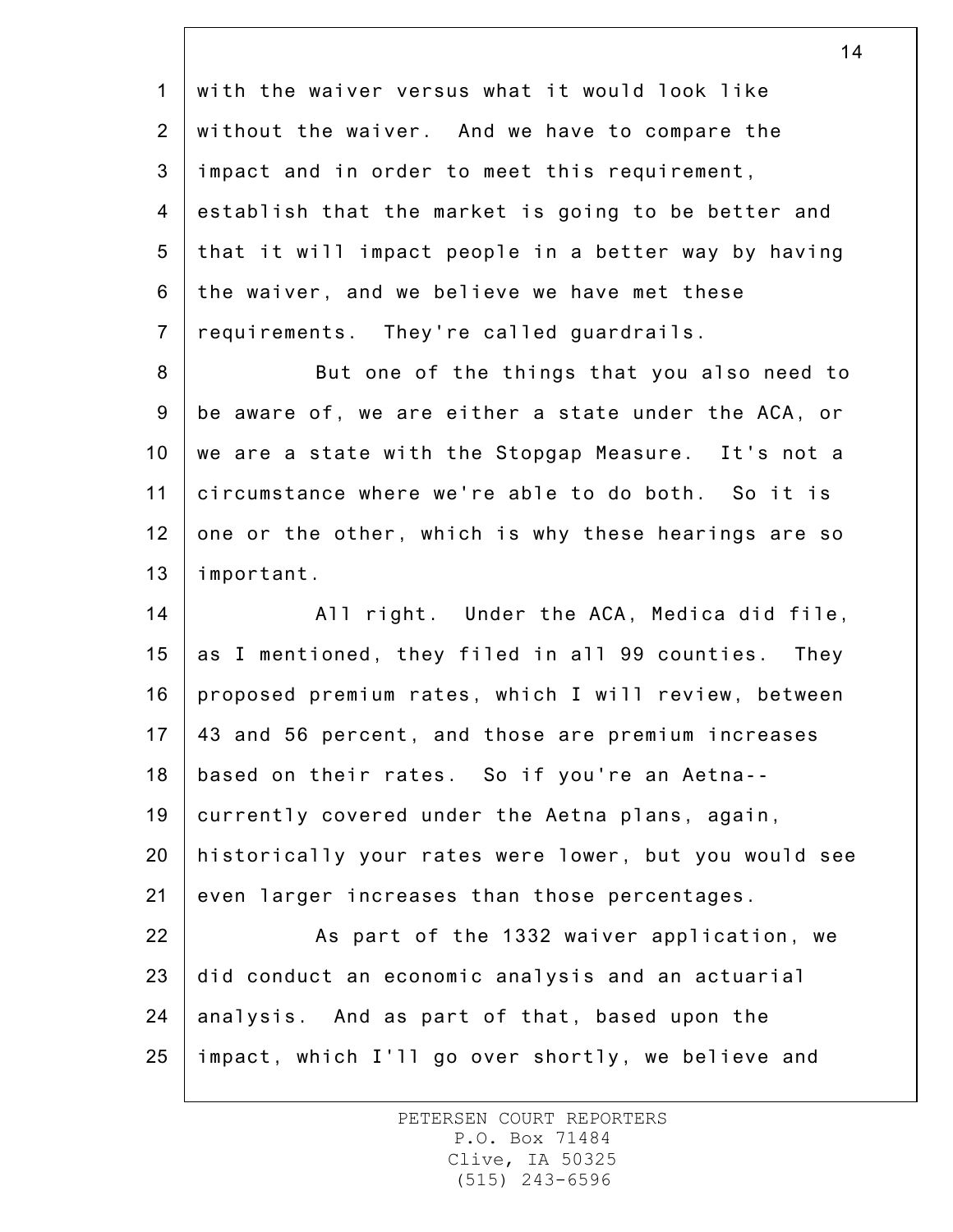1 2 3 4 5 6 7 our actuarial consultant believes that these rates that have been filed by Medica will cause from 18 to 22 thousand Iowans to leave the market. Because what you'll see is for those that are not subsidized, the rates are becoming so high that they actually become, for any middle class family, just very, you know, unmanageable.

8 9 10 We also estimated that based upon the actuarial analysis that three to four thousand will reduce the coverage where they are now.

11 12 13 14 15 16 But one of the important factors of what we're seeing in the market, as the market shrinks and healthy people leave, they will leave behind people that need care. And often, as I mentioned earlier, those that really do need care have expensive care.

17 18 19 20 21 22 23 24 And so what happens is as the people that are healthy shrinks, the premium that's coming in from people that are healthy shrinks, which means then the rates have to go up and the subsidies go up. So we're estimating, again based on the economic analysis, that this year, that is in 2018, the amount of federal tax dollars that would be flowing in as a part of the tax credit structure for

25 this individual market would be about 400 million

> PETERSEN COURT REPORTERS P.O. Box 71484 Clive, IA 50325 (515) 243-6596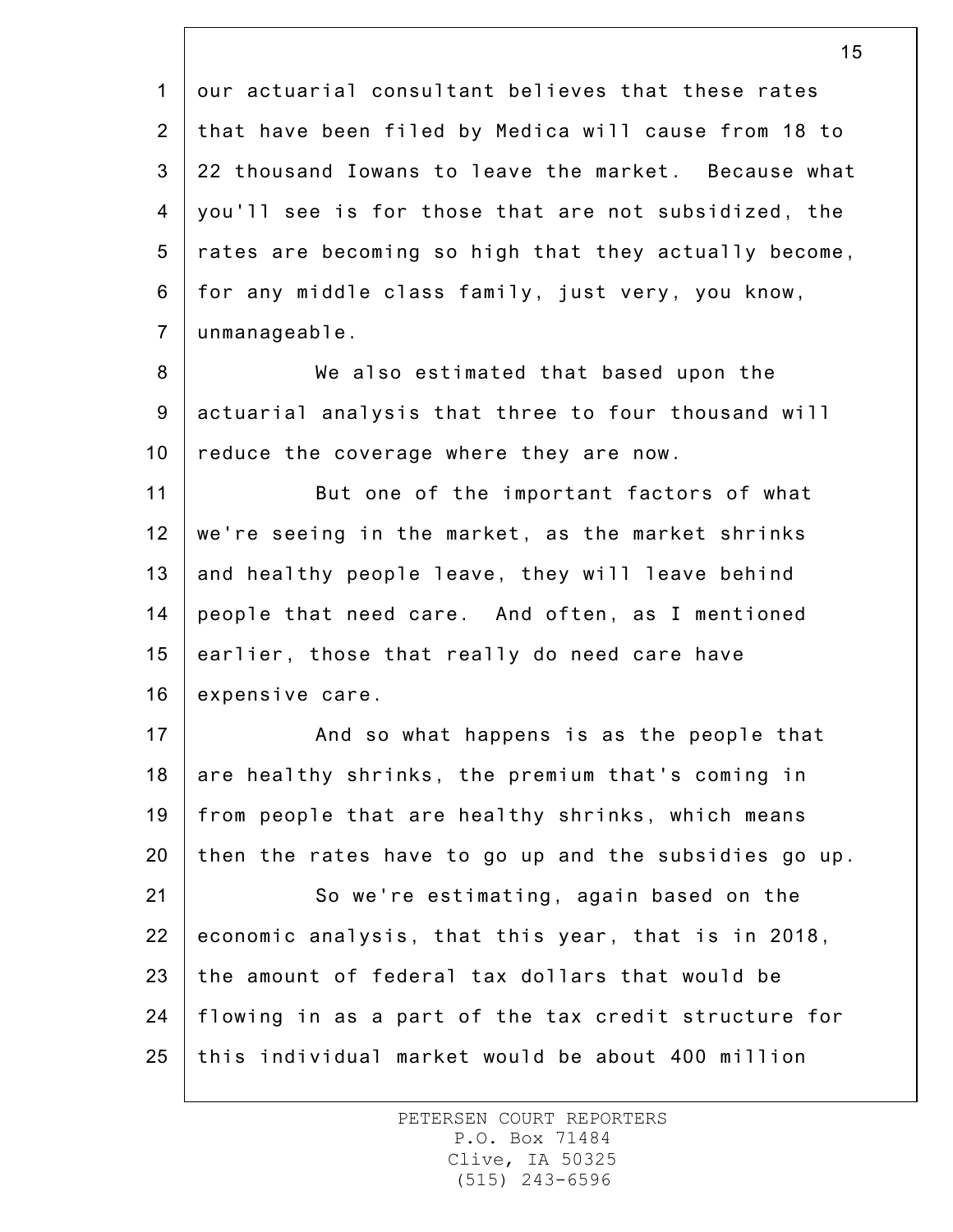1 dollars.

2 3 4 5 6 All right. This sheet is a little bit difficult to see from where you sit but I will cover it because you have it in front of you and it's really important to help understand what's going on in our market.

7 8 9 10 11 12 13 We broke this out based on the current law and based upon the filings that we have received. Now, again, I am very appreciative that Medica has filed in our state, because if we're not able to get the waiver it does provide coverage for some Iowans. But at the same time the rates that are being filed, if you're not subsidized, are really significant.

14 15 16 17 18 19 20 What I did was across the top of that page you can see I took two individuals that are 55 years old, you can think of them as a 55-year-old couple, and based upon their income levels, again, their subsidy--or actually their contribution is determined based upon where they are in that scale of against federal poverty level.

21 22 23 24 25 So if you look at just below 200 percent federal poverty level, with an income--that would put a couple's income at 32,500, I believe. The cost of the silver plan under the Medica filing--and this is the average silver plan. There are some variations,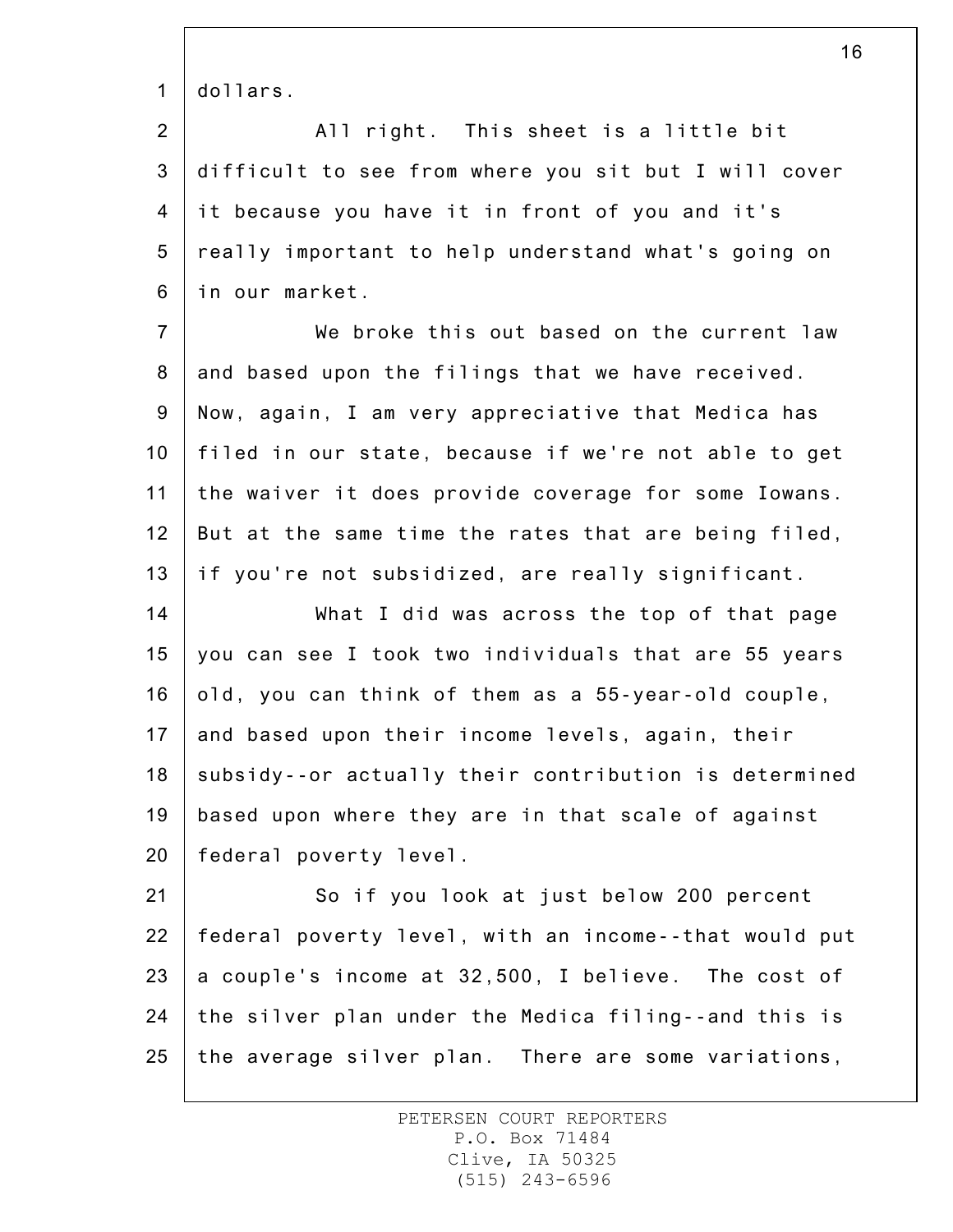1 but it's \$2,700.

| $\overline{2}$   | But under the text of the ACA the maximum             |
|------------------|-------------------------------------------------------|
| $\mathbf{3}$     | that that couple will pay would be 6.43 percent. And  |
| $\overline{4}$   | as I mentioned earlier other taxpayers through tax    |
| 5                | credits cover all the rest of that rate. So their     |
| $\,6$            | monthly contribution, then, would be \$173 for a      |
| $\overline{7}$   | maximum premium contribution of \$2,078. The tax      |
| $\bf 8$          | credits they're receiving to their benefit from other |
| $\boldsymbol{9}$ | taxpayers would then amount to \$30,600. Because if   |
| 10               | you look at the bottom chart--or the bottom line,     |
| 11               | right there (indicating), that \$32,688, that's the   |
| 12               | actual cost of the premium for those two              |
| 13               | $55 - year - o$ ds.                                   |
|                  |                                                       |
| 14               | If you go back up to the second line, again,          |
| 15               | you can see as income increases--and, again, this is  |
| 16               | the subsidized--this is a subsidized couple, but if   |
| 17               | their income is just shy of 400 percent, that puts    |
| 18               | their income at about 64,797. Their statutory         |
| 19               | contribution is capped at 9.69 percent. So their      |
| 20               | monthly payment is the \$523 for the maximum personal |
| 21               | contribution for that family of 6,278, again which    |
| 22               | leaves for others through the subsidies, through      |
| 23               | those tax credits, a contribution coming from other   |
| 24               | taxpayers of the \$26,410.                            |

Again, what happens, then, is the way the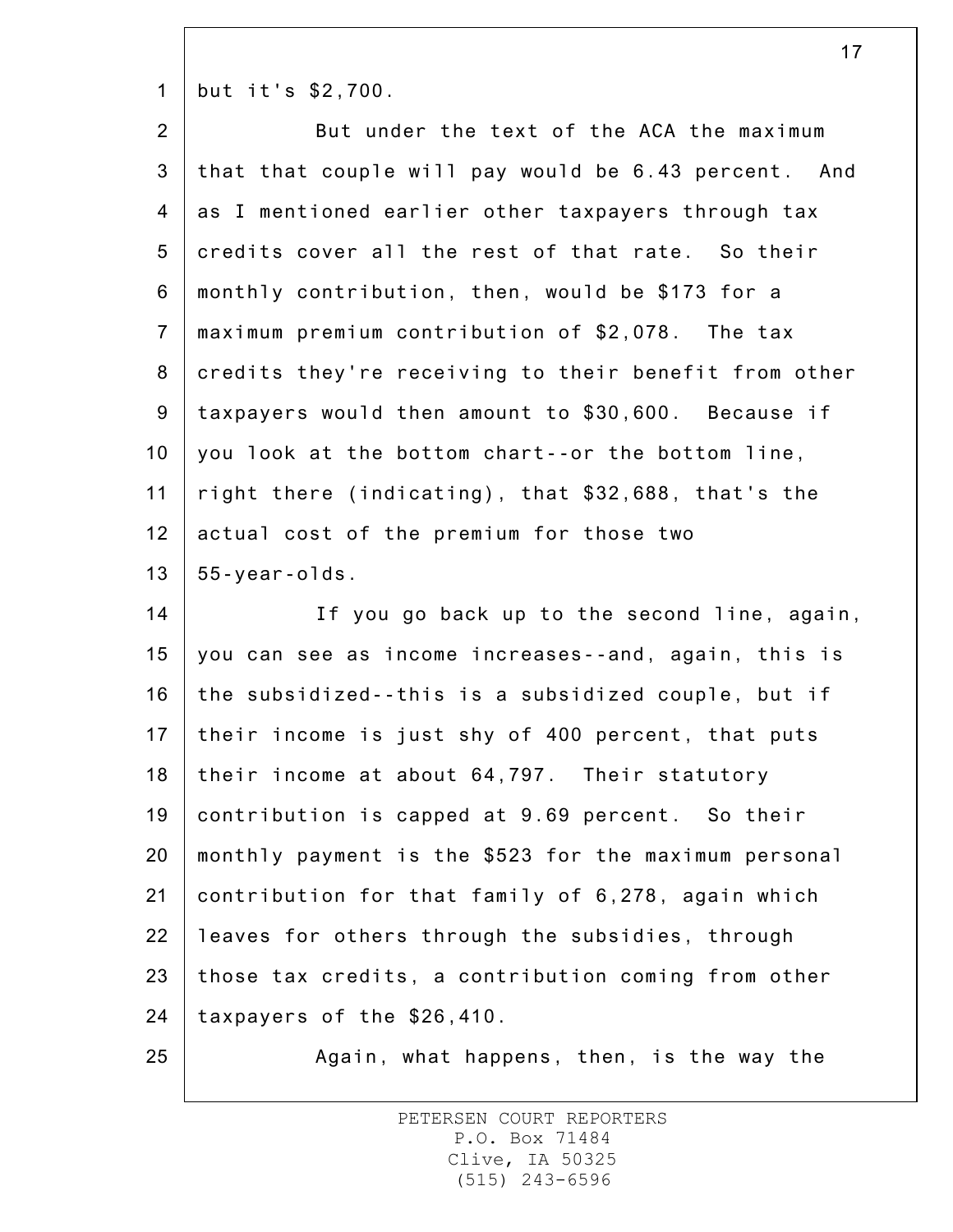1 2 statute was written is if you exceed the 400 percent, you receive no subsidy.

3 4 5 6 7 So this is where we're really concerned, which is where the actuarial analyst said you will lose 18 to 22 thousand people because if you're above that subsidized amount, you're going to see some very significant increases from where you are now.

8 9 10 11 12 13 14 15 16 17 18 19 Did the same thing with a family of four, two 30-year-olds, as well as children. And, again, you can see the federal poverty level break point. The percentage break points are a little bit different, but the income levels, you know, essentially between having a subsidy and not having a subsidy for a couple with two children is going to be around 98,000. You can again see the substantial impact on individuals that are not subsidized. Their maximum annual payment without a subsidy would be 30,944. Again, so that's a third of the income of a family with \$100,000 family income.

20 21 22 23 24 25 All right. So when we, again, looked at what had to happen in terms of trying to preserve or stabilize our market it became very clear that we needed to develop a way to hold onto the healthy people that are in the unsubsidized part of the market because if we lose 20,000 individuals who are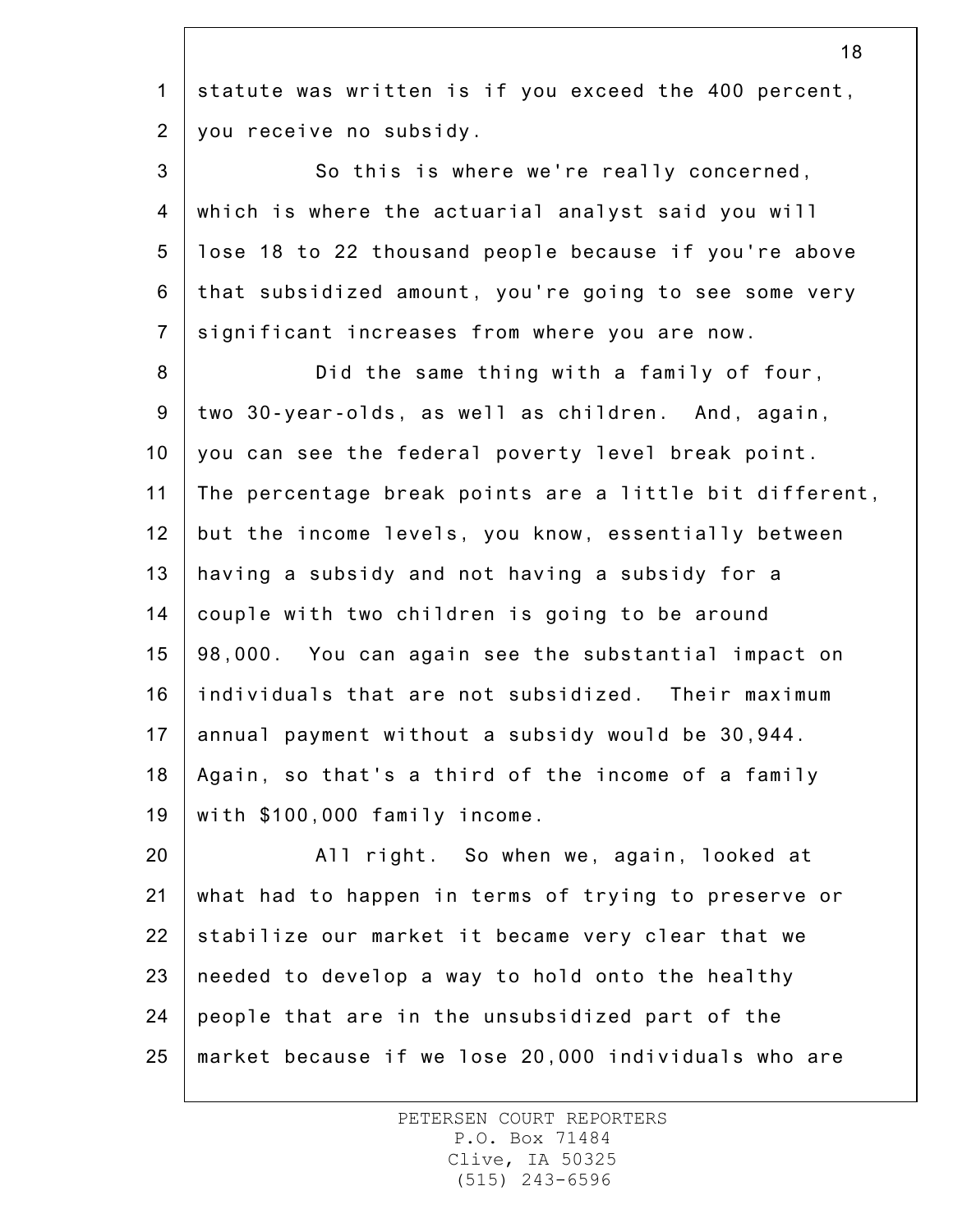1 2 healthy, the market will be worse, in worst shape next year.

3 4 5 6 7 8 9 10 11 So what we did is we devised a standard plan that we believe is already allowed by state law, but it allows us to set that standard plan and we would use the silver plan in order to do that. But even by doing this with these rates, with where we are, we still expect that there could be people, as many as four to six thousand people, who still may choose to leave. We expect that those people would be in those higher levels of income.

12 13 14 15 16 17 18 19 20 21 What we would be doing is redirecting that 400 million dollars to flat premium credits based on income as well as age in order to address a lot of the flight that we've seen among people that are young and often healthy. And I know there's been discussion about this, but if you actually look at the data, we've been adding people, even in a collapsing market, we've been adding people between 55 and 65, but we are losing large numbers of people that are in those younger age brackets.

22 23 24 25 So, again, you can see here the proposal would set up a reinsurance mechanism that would have an attachment to deal with those issues of people with--traditionally who were in high-risk and it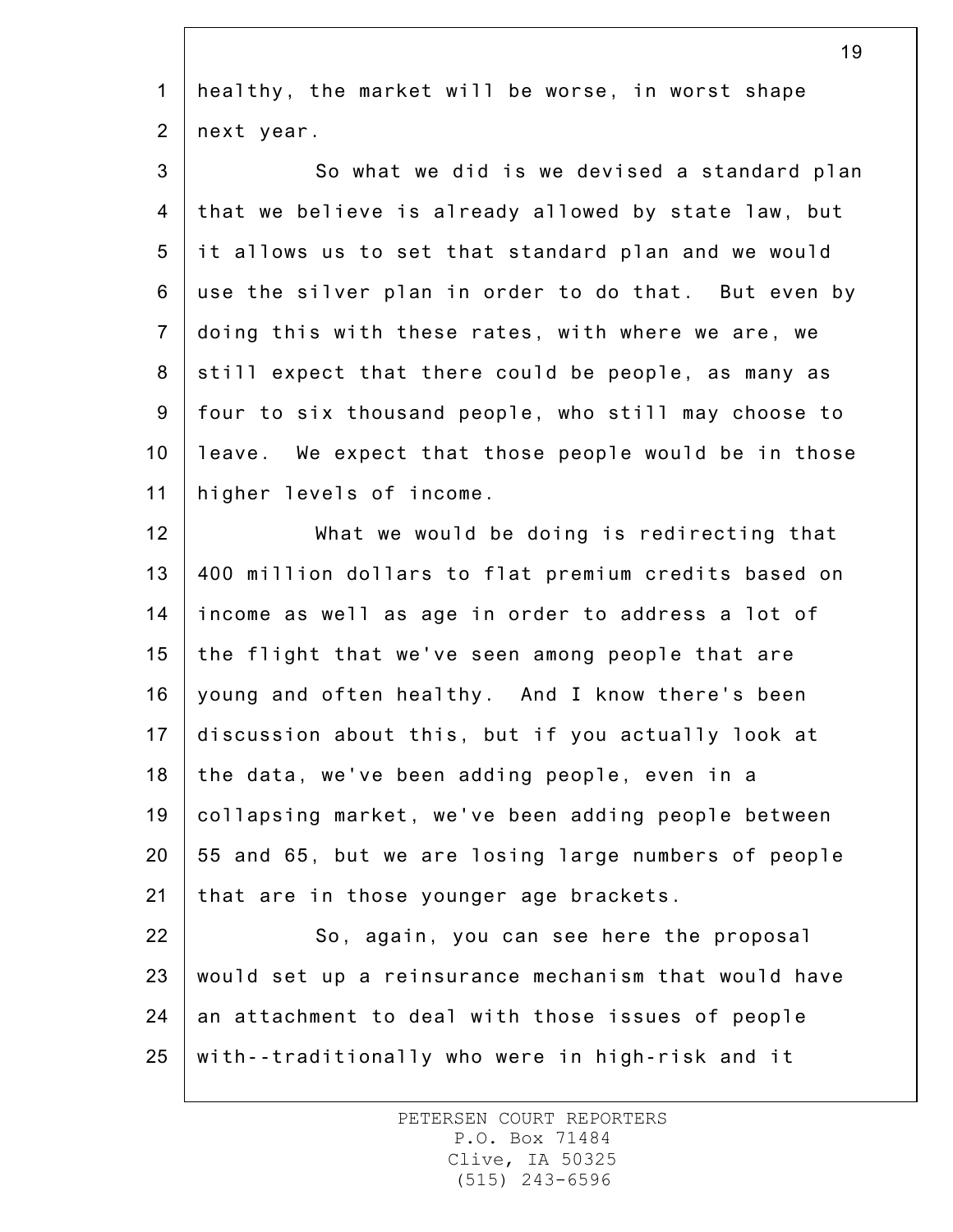1 2 3 would take care of that issue. And by doing that, it actually lowers it for everybody in the market, but we would also create flat credits.

4 5 6 7 8 9 10 11 12 13 14 And the reason that's significant is when you have a market where you have multiple carriers, if the population that is making the choice becomes indifferent to rates, you end up in a circumstance where people may pick a more expensive rate; therefore, have higher credits; therefore, have more expense. But it really is a circumstance where carriers are no longer competing on rates and service in the same way they could be competing if 44,000 additional Iowans held the power of making those decisions.

15 16 17 18 19 Again, the Stopgap Measure is a standard plan and it--it appears in front of you. You've got some of the basic provisions, but it would be, again, similar to the current silver plans that are available on the market.

20 21 22 23 24 25 It would cover all the essential health benefits. There would be no cost-sharing. What we did with that is we worked by redirecting in the scheduled flat credits, we directed a lot more of those subsidies to individuals in moderate income levels to help lower those premium costs. And also

> PETERSEN COURT REPORTERS P.O. Box 71484 Clive, IA 50325 (515) 243-6596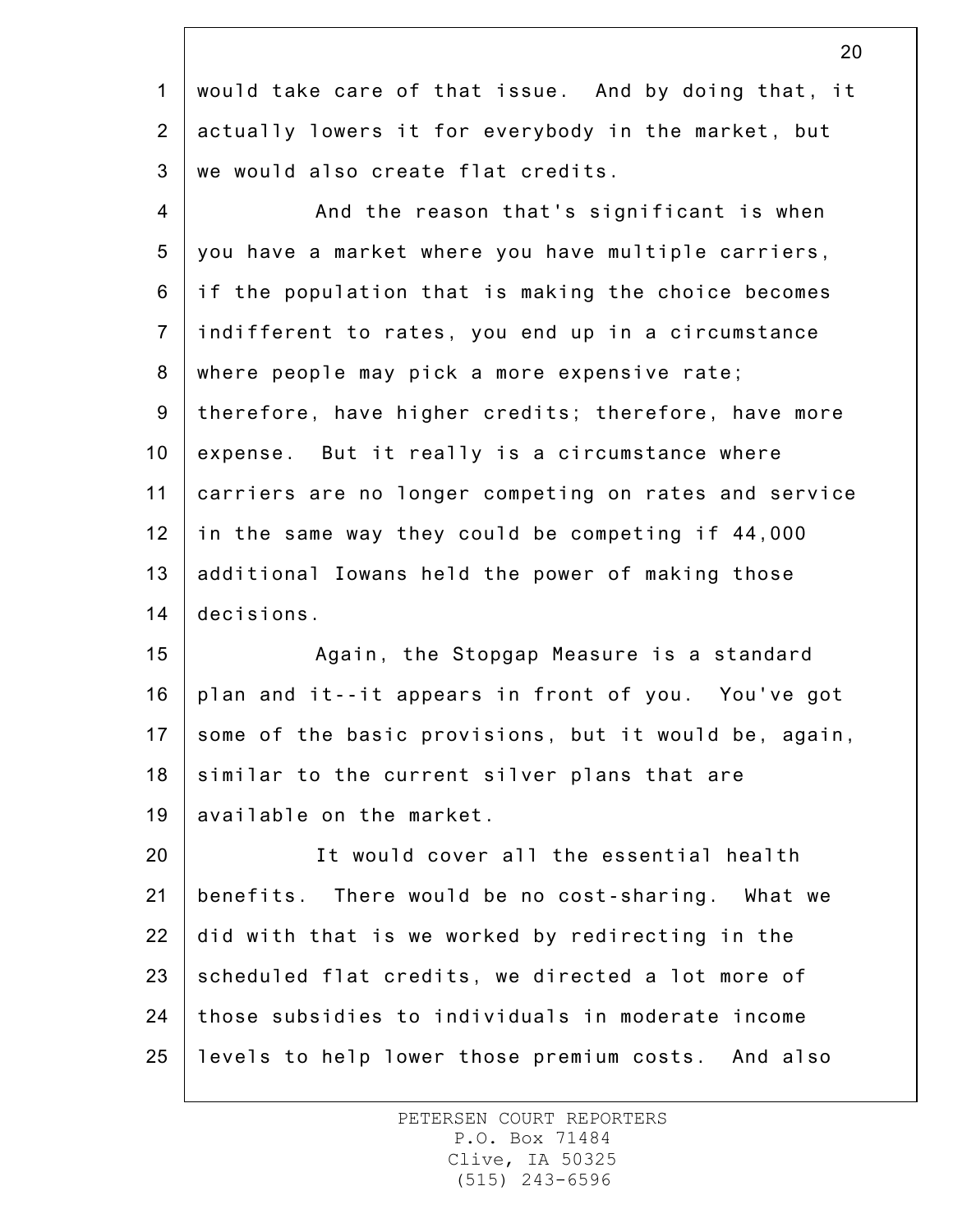1 2 3 4 as part of that there would be no coinsurance, except those that might be required by state law. But, again, so consumers would know what it is that they would be facing.

5 6 7 8 9 And then a big part of it is the continuous coverage requirement, to basically make the mandate effective by making sure that if people departed the market in midyear, they might have some difficulty coming back in.

10 11 12 13 14 15 16 17 Again, this is the stopgap numbers and you can see those and peruse those on your own. The reason the premium, I believe, based on the data that I've seen, would be lower is the reinsurance mechanism, but also because we would be keeping 20,000 healthy people in the market, and we believe it's a substantial difference in rates, but you can also see the scheduled examples for the subsidies.

18 19 20 21 22 23 Again, if you put these side by side, the Stopgap Measure is not perfect, but we believe it's superior to what we're going to have in the individual market. And, again, I've got to look at not just 2018, but also 2019 and what that means if 20,000 people exit our market.

24 25 So that's it for my presentation. Again, I appreciate your patience. I did leave enough time,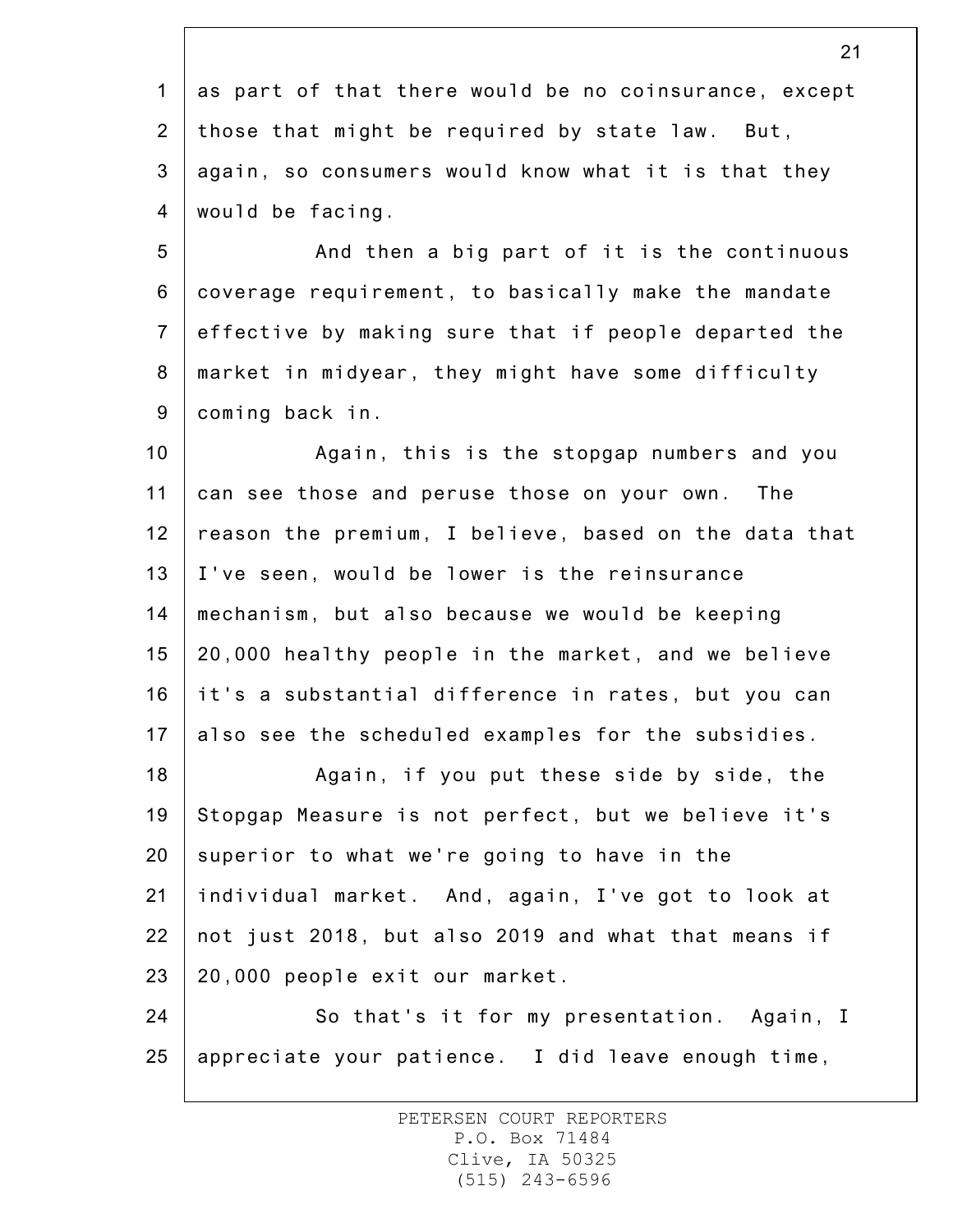1 2 3 4 5 6 7 8 9 10 11 12 13 14 15 16 17 18 19 20 21 22 23 24 25 22 I'm certain, for some comments and questions. So do we have a microphone? As a part of this process, we are reporting--we have a court reporter here to take this down. This is part of our hearing process that needs to be submitted to the Federal Government. So if you could identify your name, that would be very helpful, and then you may proceed with questions or comments. Andria? MS. SEIP: Anyone who has a question or a comment, I'll bring the microphone around. MS. TERRY : Hi. Terry . So just a show of hands, how many people are buying their insurance on the Exchange right now? Anybody in the room? Three people? Three people. Okay. Super. So am I, and I'm one of those three or four thousand that's getting a subsidy, but I still have concerns about costs because I think it's important that we all keep in mind that it's called the Affordable Care Act, okay? Affordable, okay? And so my--one of my first questions here is so in these two examples that you had of the ACA and then stopgap, why is the estimated monthly premium,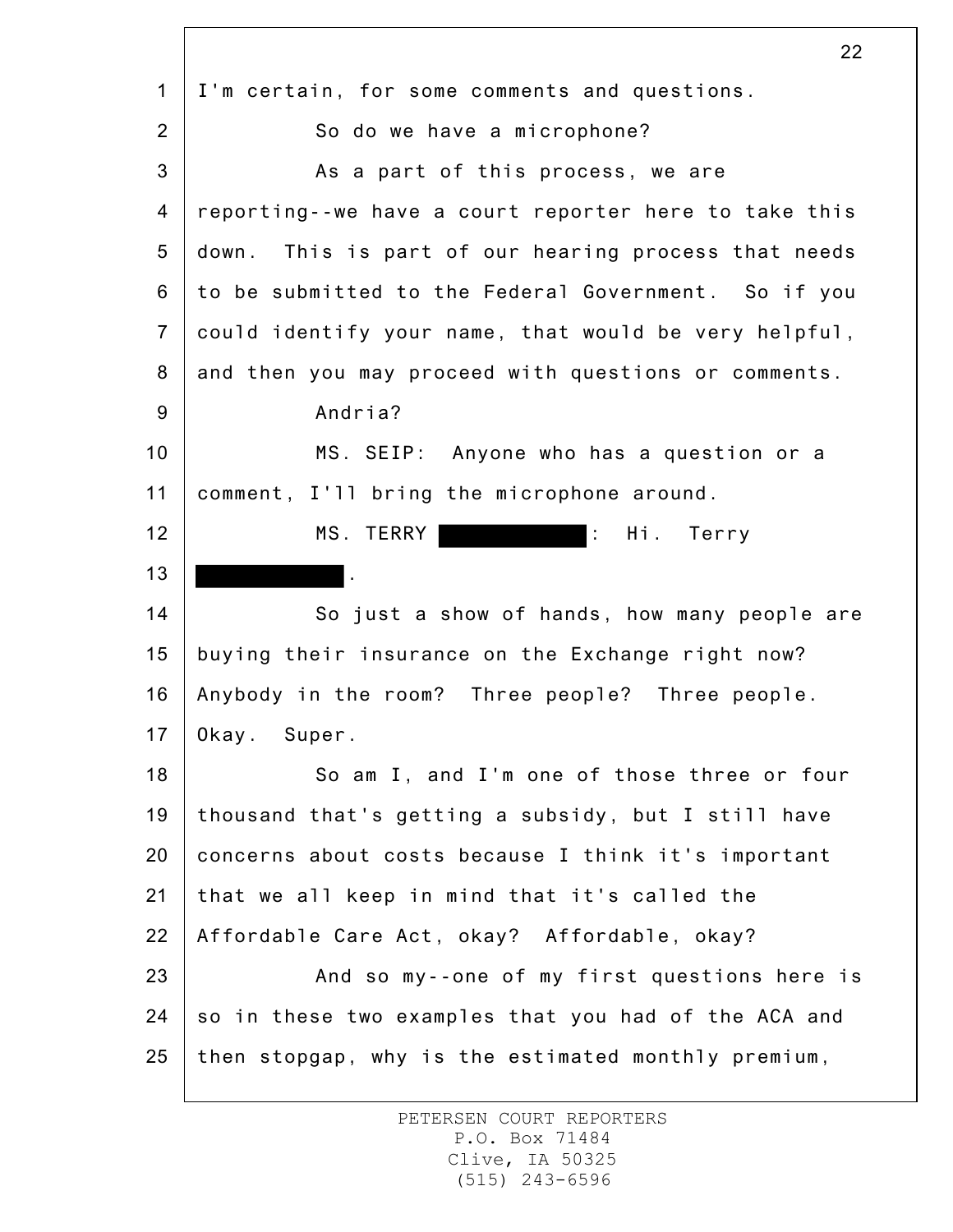1 2 3 4 5 6 7 8 9 10 11 12 13 14 15 16 17 18 19 20 21 22 23 24 25 why is it different from one comparison to the other comparison? This says "Second low Silver," and it's for the 199 percent of FPL, it's 2,270--2,724. But on the Iowa Stopgap for the 199 FPL, age 55 I'm looking at, it just says "Region 6, 2018, Iowa City." It doesn't say second low silver, and the estimated monthly premium is 1,627.90. Are we comparing apples to apples, or why are those figures different in that-- COMMISSIONER OMMEN: That's a good question. We're comparing apples to apples in terms of the basic shape. They're both--in other words, the standard plan that we proposed is a silver plan so it's got the same actuarial value that is the standard--the silver plan under the ACA. The subsidies are pegged for a large part of the population to that second lowest silver plan, so that's why we used it as comparison. The difference in the rate is what I explained in terms of two things that are really important. The first is that we're redirecting some funding to go to reinsurance, which takes the--I guess I would describe it as the unpredictability of movement of people that are very high-cost individuals.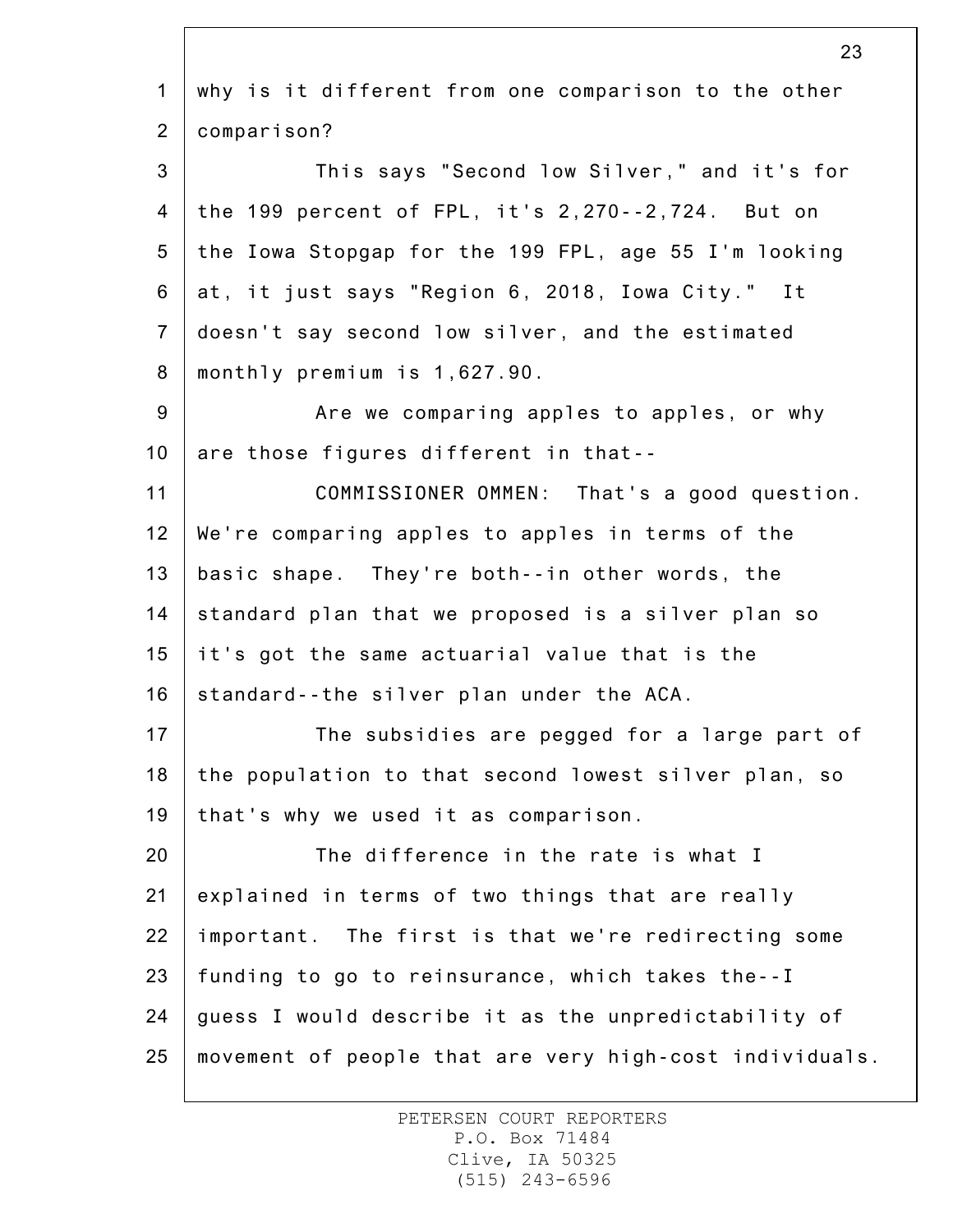1 2 3 4 5 6 7 8 The carriers have had to build in, because there has really not been effective reinsurance, they've had to build in prices to deal with people moving from one carrier to another. So moving some of those subsidies out of the ratemaking process and putting it into a reinsurance is designed to actually stabilize it so you're really in a better position as a carrier to evaluate the risk.

9 10 11 12 13 14 But the biggest difference in that rate, which is very substantial, is that the rates that are filed by Medica under the ACA, they have presumed a large number of people leaving. We estimate that the people leaving will be between 18,000 and 22,000 healthy people.

15 16 17 18 19 20 21 Again, I don't mean to pry into anybody's business in this room, but part of the problem is, again, as rates go up, which is what has been happening, and again, through no fault of Medica's is happening yet in their filing, if 20,000 Iowans leave and they're healthy, that's less premium to come in to cover the cost of people who are sick.

22 23 24 25 So a lot of the difference that you pointed to there between the rates under the stopgap and the rates under the current ACA is because of that adverse selection.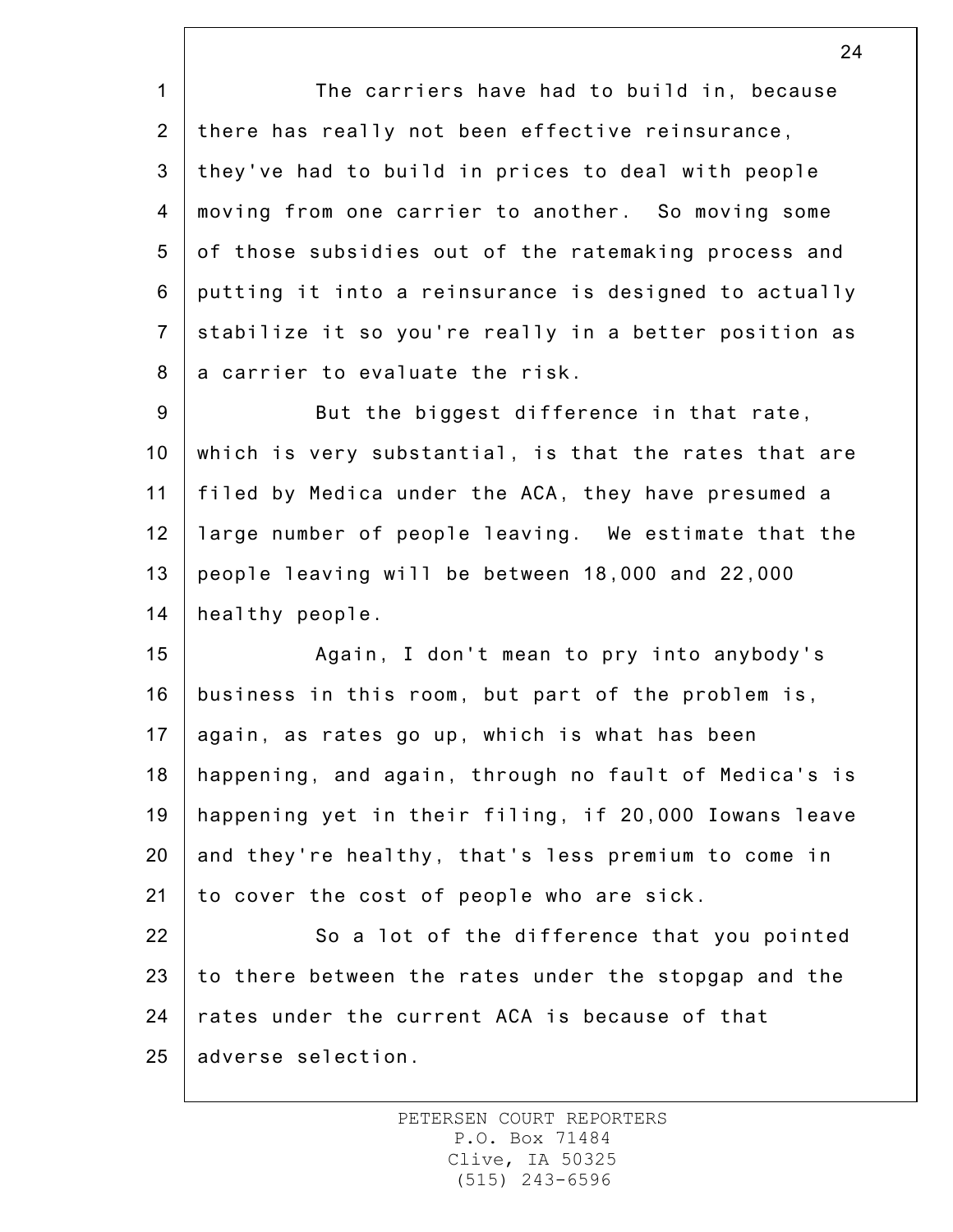1 2 3 4 5 6 7 8 9 10 11 12 13 14 15 16 17 18 19 20 21 22 23 24 25 25 MS. TERRY **CONSERVING CONTROL** Okay. So getting to that adverse selection, too, so I understand that, you know, you want all these young and healthy participants in the ACA, but what's the population in the State of Iowa? Are there more 55- to 65-year-olds than there are young people? So, I mean, how can we expect--you know, I'm just wondering about the expectations there, you know. COMMISSIONER OMMEN: Very good-- MS. TERRY **:** I mean, it's a wonderful actuarial idea and I do understand insurance. I've worked in it my entire career, so--I mean, maybe that might have been helpful to see on some of these charts, too, is the age distribution of the population, you know, where some of that was shown. MR. OMMEN: Yeah. MS. TERRY **:** So as I understand it, so the standard plan proposed by the Stopgap Measure is a silver plan, more or less; correct? COMMISSIONER OMMEN: Yes. MS. TERRY **Internal Containst Terms**: For the three or four of us that are on the ACA now, there's bronze, silver, and gold, and just like in the Olympics, you know, bronze is cheaper, silver is more expensive,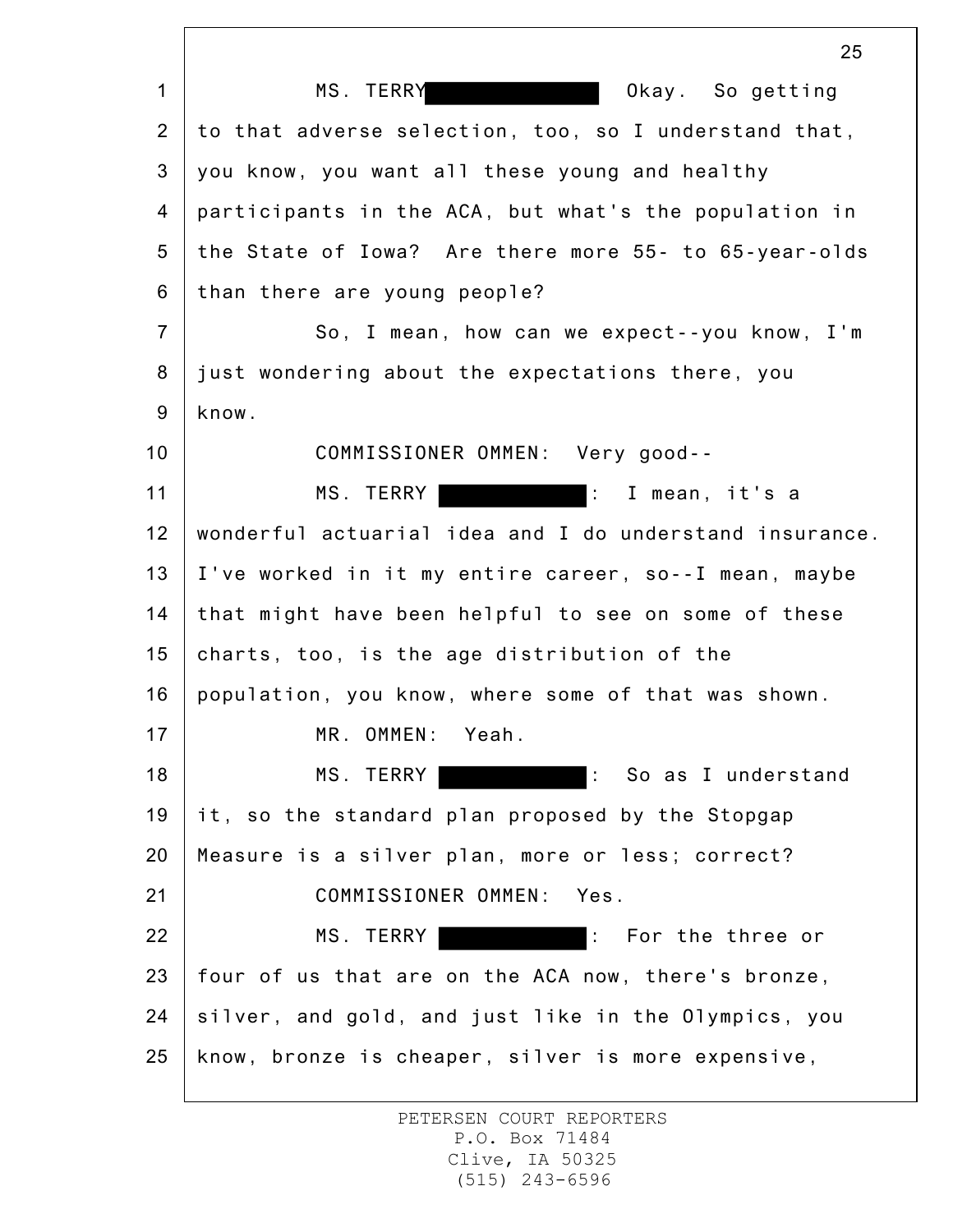| $\mathbf 1$    | gold is, you know, really--people that can really     |
|----------------|-------------------------------------------------------|
| $\overline{2}$ | afford it, I guess.                                   |
| 3              | So I'm on a bronze plan, too, and I'm                 |
| 4              | concerned that I won't even be able to afford--I'll   |
| 5              | be forced--if the Stopgap Measure is approved, I'll   |
| 6              | be forced to have a silver plan and I am concerned    |
| $\overline{7}$ | that I won't be able to afford that because I can't   |
| 8              | afford a silver plan now even with subsidies.         |
| $9\,$          | So I'm concerned there and I would encourage          |
| 10             | the other folks on your website, that last appendix,  |
| 11             | I don't remember the letter number of it, but where   |
| 12             | the actual measure is documented and has those        |
| 13             | supporting documents and appendices, if I look at     |
| 14             | that last appendix listed there, I mean, it looks     |
| 15             | outrageously expensive for me next year under the     |
| 16             | stopgap plan. So I'm concerned whether I'm better     |
| 17             | off with the ACA as it is, or go to this Stopgap      |
| 18             | Measure for my age group and my circumstances, even   |
| 19             | as a subsidized person under the ACA currently.       |
| 20             | And so I find it quite ironic that, you               |
| 21             | know, I see this quote in here about if you like your |
| 22             | plan you can keep it. Well, I like my bronze plan     |
| 23             | but I can't keep it. I find that very ironic.         |
| 24             | And so I'm early--I'm one of those early              |
| 25             | retirement people and I'm married and my husband is   |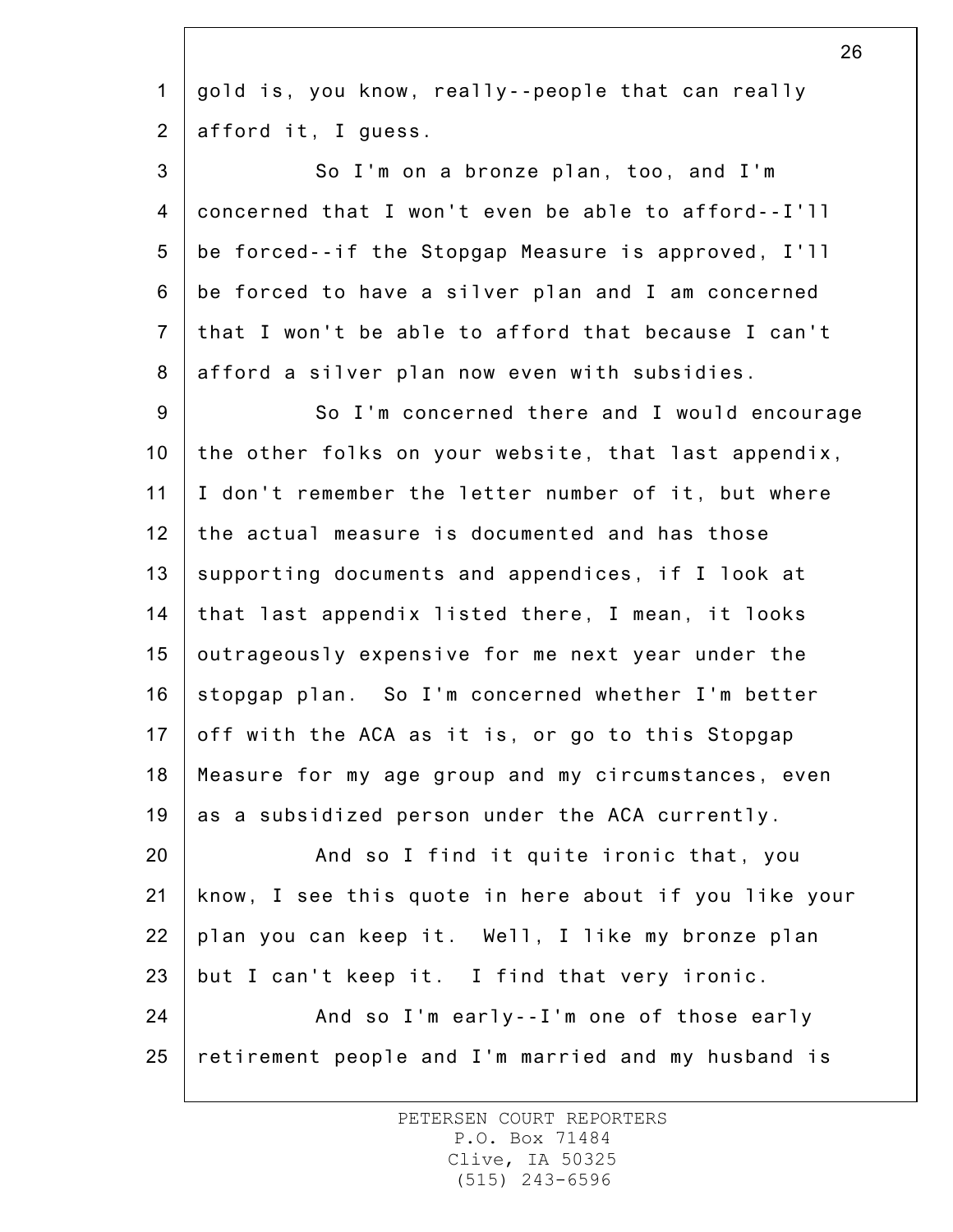1 2 3 4 5 6 7 8 9 10 11 12 13 14 15 16 17 18 19 20 21 22 23 24 25 27 still working and he works for a small employer, and maybe someone will address small employer concerns here because when my husband first took that job they didn't offer health insurance as a benefit because it's a small employer, and so I told him not to take that job. But then under the circumstances we were in, yeah, you better take that job and I guess we're not going to have insurance. And, you know, now it's, like, I feel like we're getting squeezed here, like--I don't know. Are we going to have to leave the State of Iowa? Is my husband going to have to leave his job? MR. LOU : Yup. MS. TERRY : You know, I'm feeling it. I'm feeling it. So I'm really concerned and I appreciate that, you know, the State of Iowa is trying to stand up and help solve some of these problems that real families out here are having but, you know, who are these real families, you know? I don't see that young group of people that you're trying to get and--I don't know. I guess I'm just really concerned and I would encourage everybody to, you know, fully look at the measure and check that last appendix. MR. OMMEN: Thank you for that comment.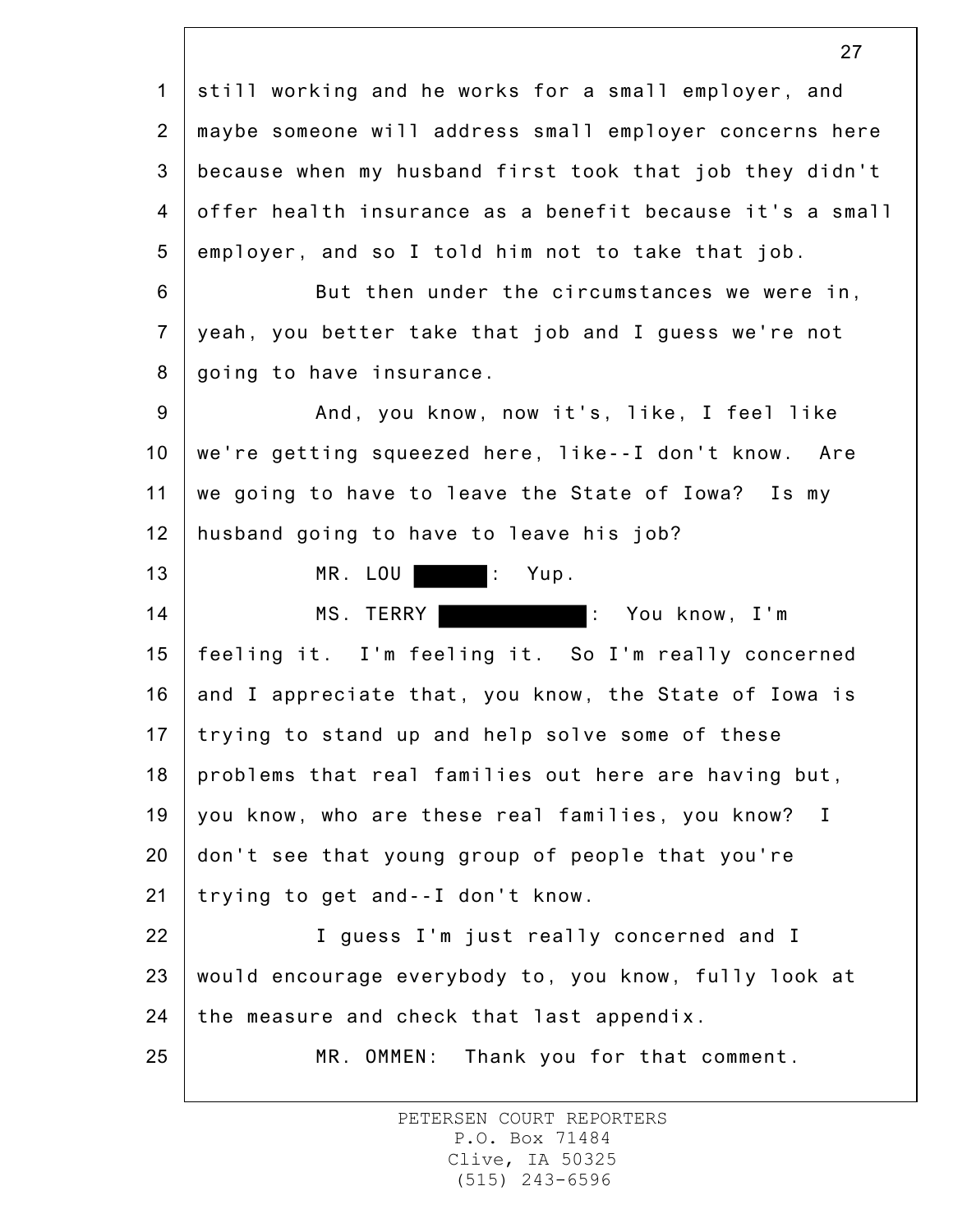|                 | 28                                                                   |
|-----------------|----------------------------------------------------------------------|
| $\mathbf{1}$    | Other comments?                                                      |
| $\overline{2}$  | MR. NICK<br>I appreciate your                                        |
| 3               | presentation. My name is Nick<br>$\mathcal{L}^{\text{max}}$<br>I'm a |
| $\overline{4}$  | farmer from Traer, Iowa. Additionally I serve on the                 |
| 5               | Farm Bureau Federation Board of Directors. I appreciate              |
| 6               | the opportunity to come and visit with you guys. I                   |
| $\overline{7}$  | appreciate all the work you guys have done coming up                 |
| 8               | with the stopgap plan, basically providing options.                  |
| $9\,$           | I'm here representing the Farm Bureau side,                          |
| 10 <sub>1</sub> | about 159,000 members, about 6,000 policyholders who                 |
| 11              | will be without an option or at least a far more                     |
| 12              | expensive option come January 1st.                                   |
| 13              | Farm Bureau and Wellmark have worked                                 |
| 14              | together for decades. We provided a lot of services                  |
| 15              | to both small businesses, individuals, farmers, many                 |
| 16              | people here across the State of Iowa, you know, not                  |
| 17              | just self-serving for the organization, but actually                 |
| 18              | it's a service to Iowans. They do a big chunk of                     |
| 19              | business.                                                            |
| 20              | There's no question the Affordable Care Act                          |
| 21              | needs fixed. I think proof of that is the fact that                  |
| 22              | on one of the nicest Monday nights in the summer in                  |
| 23              | August we're all sitting in this room right now                      |
| 24              | talking about health care when we could be doing                     |
| 25              | other things.                                                        |
|                 |                                                                      |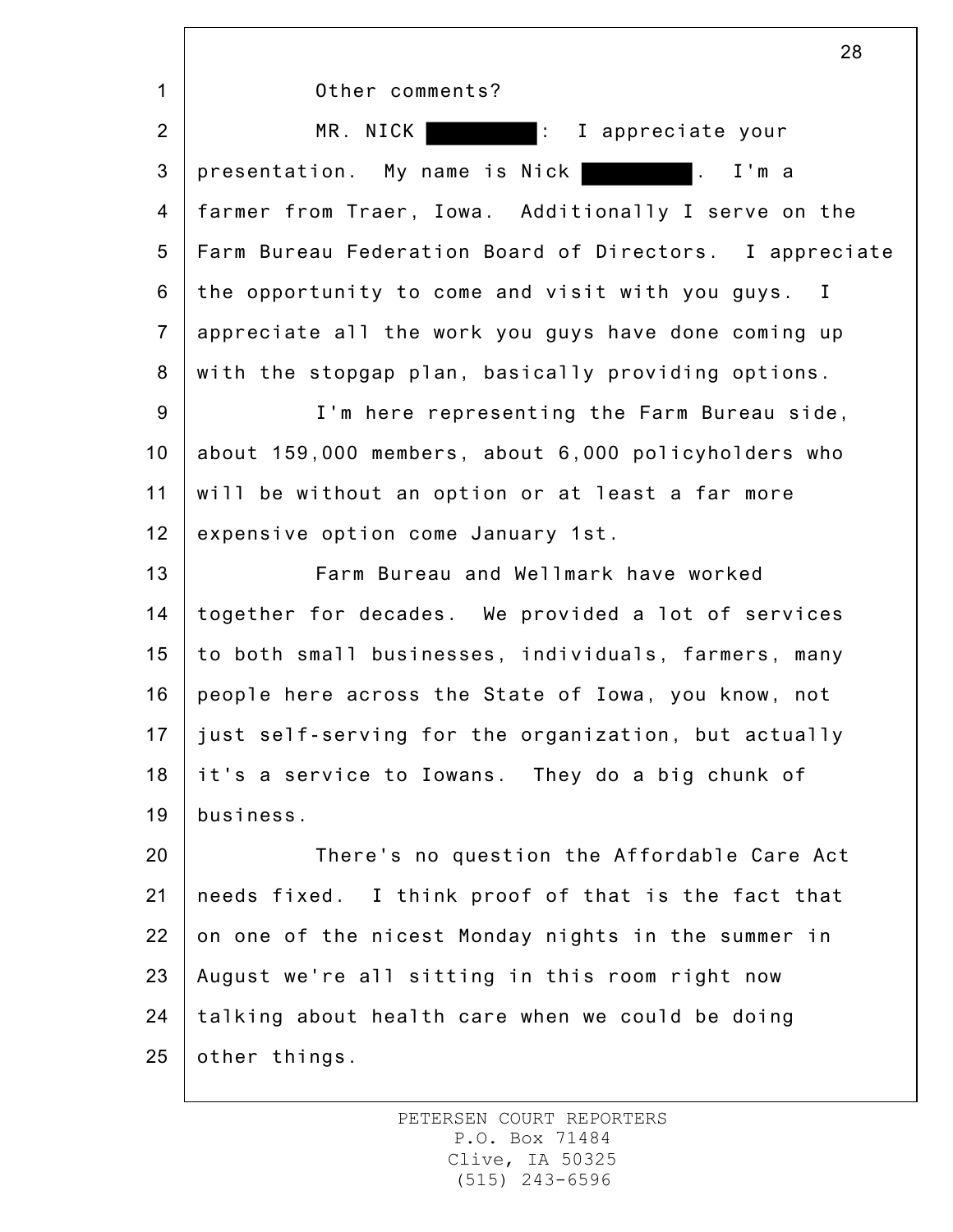1 2 3 4 5 6 7 8 9 10 11 12 13 14 15 16 17 18 19 20 21 22 23 24 25 It was well-intentioned legislation. Obviously it is flawed. That's why we need a fix. In the meantime I support the stopgap idea for all the reasons that you've illustrated with the high costs. We need to allow Congress more time to get a permanent fix. Even with the stopgap and the grandfathers and grandmothers, that's not perpetual continuation. You know, we can't keep going on with this particular situation. Stopgap, by it's very definition, is a stopgap. So I appreciate that. On a personal note, I'm one of the 18 to 22 thousand that likely will not be able to afford insurance if Medica is the only option. My fiancee is also in the same boat, my brother also in the same boat. All three of us, very healthy people, you know, don't really smoke, you know, don't overeat, take care of ourselves and we're the kind of business that in a normal functioning health-care market you would think insurance companies would be flocking to us to try to get our business and yet the market is evaporating in the State of Iowa and we have no options. So to that point, I guess, you know, my biggest fear has been over the last several months, you know, looking at the impending first of the year.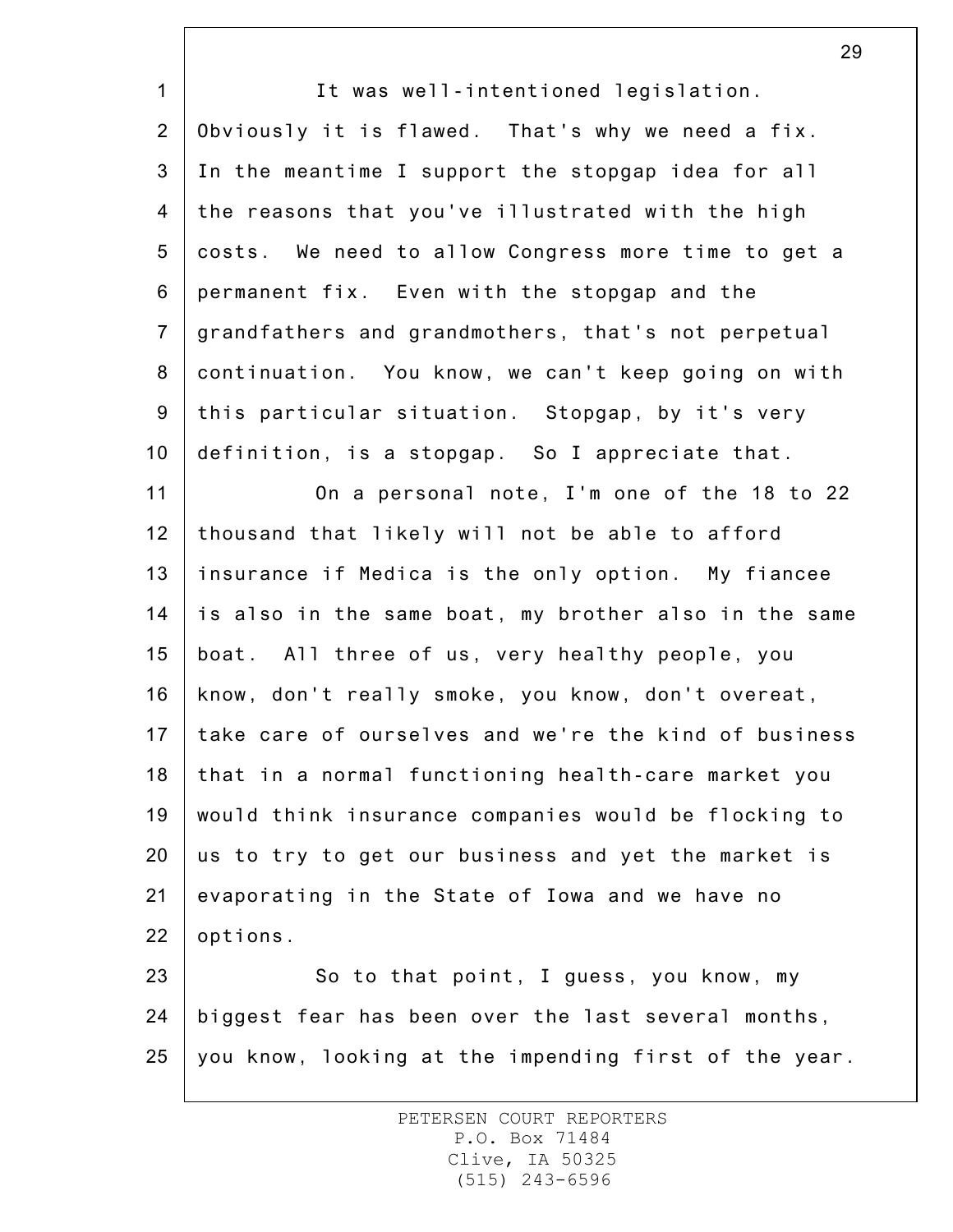|                 | ບບ                                                    |
|-----------------|-------------------------------------------------------|
| $\mathbf{1}$    | Yeah, I've always been healthy and sure enough, you   |
| $\overline{2}$  | know, on January 2nd, that's going to be the day I    |
| 3               | slip on a banana peel and have an injury or, you      |
| 4               | know--that's, you know, the Murphy's Law thing. I     |
| $5\overline{)}$ | mean, you know how bad luck strikes.                  |
| 6               | And that's my biggest fear. And, yeah, I'm            |
| $\overline{7}$  | a farmer. I have a few assets, you know, starting to  |
| 8               | try to buy the family farm back. I hate to think if   |
| 9               | I slip on a banana peel it's going to cost me 40      |
| 10              | acres of the family farm because they come back after |
| 11              | my assets.                                            |
| 12              | And that's a fear that a lot of farmers and           |
| 13              | a lot of small businesses have is, you know, they     |
| 14              | can't afford the premiums that--you know, their       |
| 15              | life's work is going to be imperilled if they can't   |
| 16              | get something that's more affordable.                 |
| 17              | The people I know that are at risk of losing          |
| 18              | this insurance, or at least having the incredibly     |
| 19              | high premiums, that's their biggest fear is losing    |
| 20              | their life's work and, you know, not having any       |
| 21              | control financially.                                  |
| 22              | Every one of us would like to pay health              |
| 23              | insurance. You know, I wouldn't get a subsidy. I      |
| 24              | don't want a subsidy. I just want, like I used to be  |
| 25              | able to do, pay a somewhat reasonable premium for a   |
|                 |                                                       |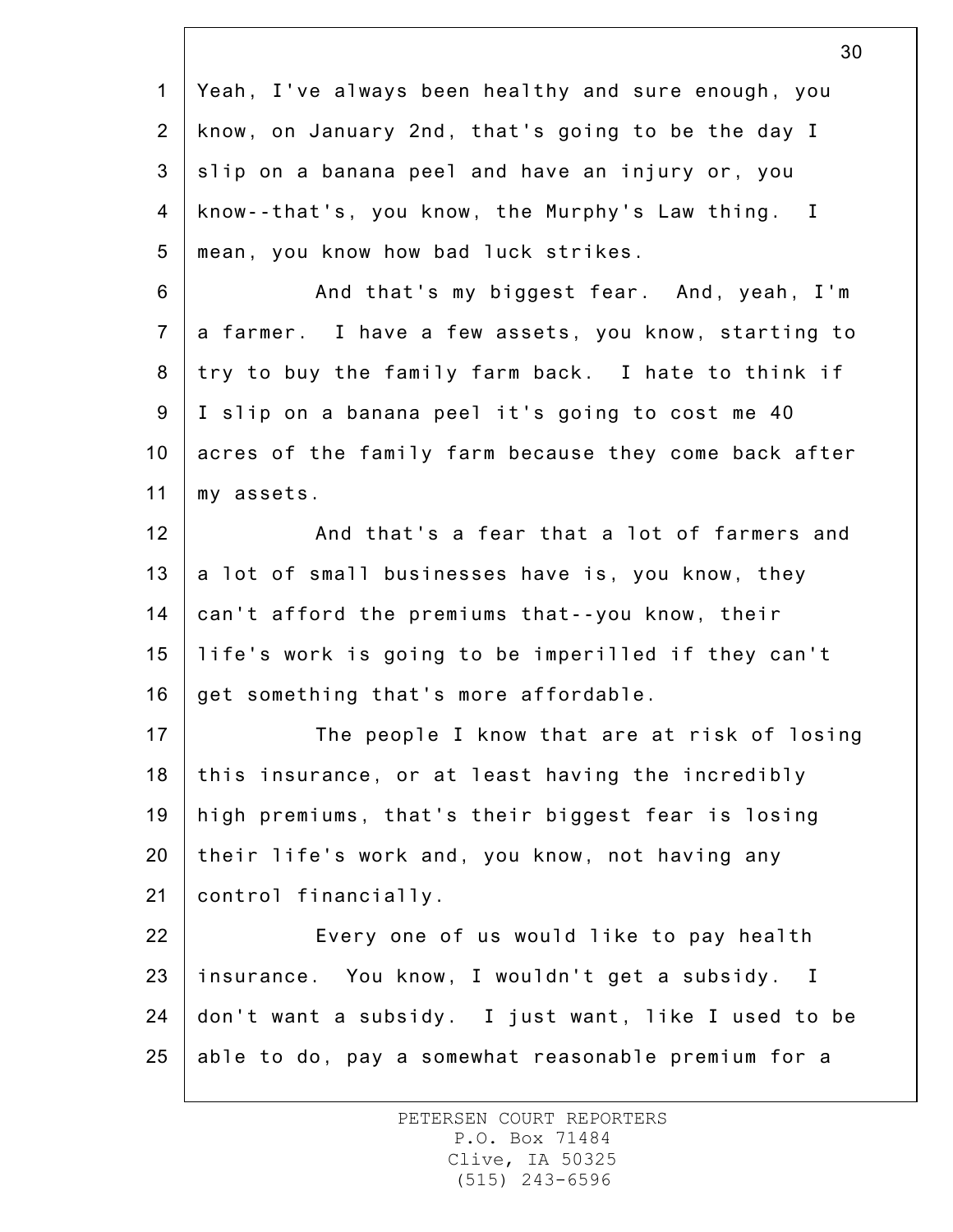1 2 3 4 5 6 7 8 9 10 11 12 13 14 15 16 17 18 19 20 21 22 23 24 25 somewhat reasonable product. And, you know, the health-care market, prior to the Affordable Care Act, obviously I'm not going to sit here and defend it and say it was perfect by any means, but I think since then, as I said before, it's obviously flawed legislation and we need something like the stopgap to buy us time so Congress, however they can do it, and at some point come together to come up with a proper solution. So I guess that would be my comments. Thank you. MR. OMMEN: Thank you for that comment. Other comments? MR. LOU : Yes. My name is Lou . Could you go back to your slide where you talk about the age 55, age 30, Iowa City, for a second? MR. OMMEN: Certainly. Under the ACA or under stopgap? MR. LOU : Stopgap. MR. OMMEN: Sure. Yes. MR. LOU : What I find remarkable when I take a look at this thing, when you go back, when you look at age 55, income of 64,800, and you get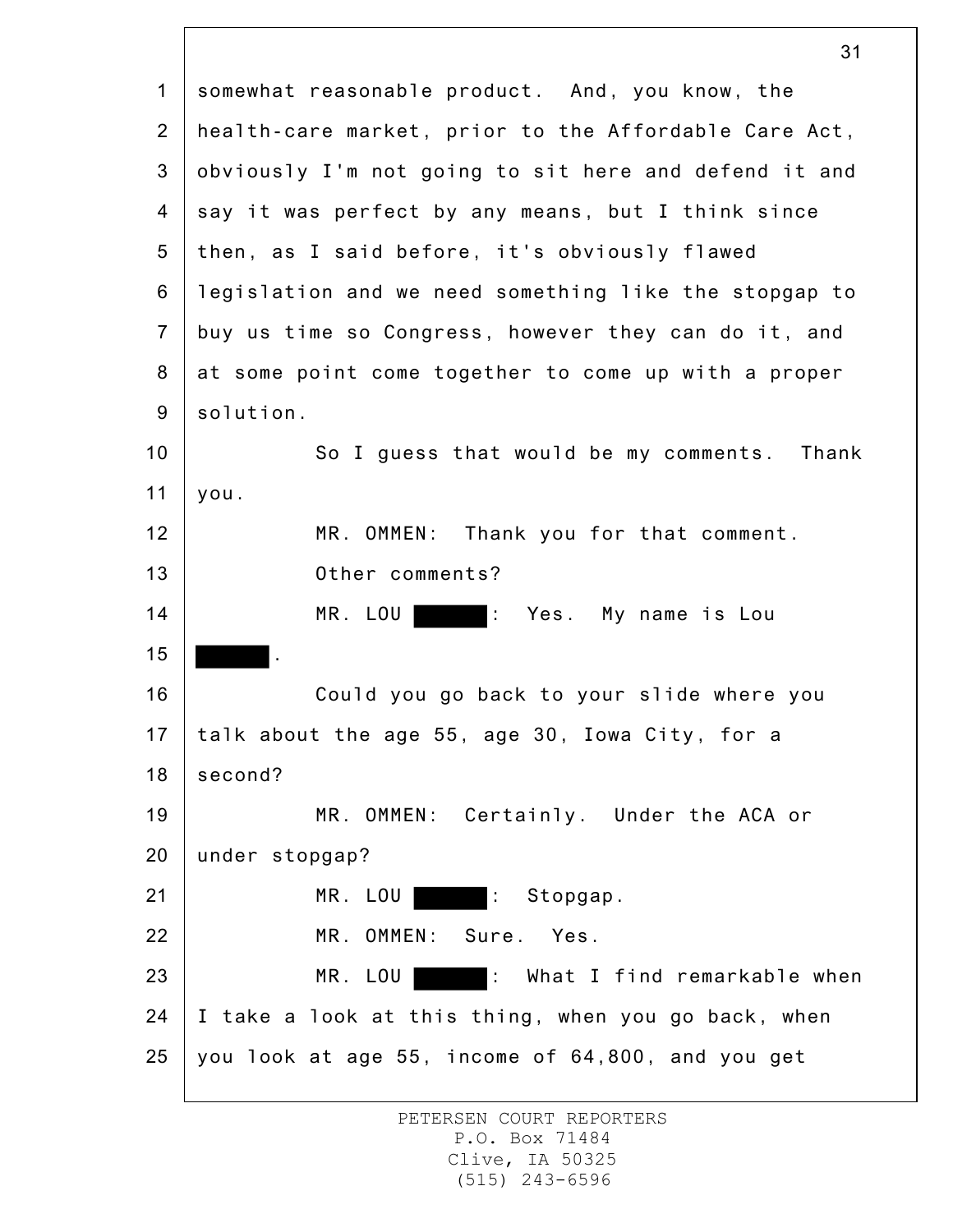|                | 32                                                    |
|----------------|-------------------------------------------------------|
| $\mathbf 1$    | down to 66, it goes up \$200. But a multiple of the   |
| $\overline{2}$ | monthly premium jumps from 291 to 1,300. How do you   |
| 3              | explain that?                                         |
| $\overline{4}$ | MR. OMMEN: That's a great question. Again,            |
| 5              | you have to understand under the guardrails, as       |
| 6              | they're called, with the waiver we have to            |
| $\overline{7}$ | demonstrate that people, by and large, are no worse   |
| 8              | off under the waiver as under the current federal     |
| $9\,$          | 1aw.                                                  |
| 10             | So I agree economically it still is an                |
| 11             | impact. And, you know, I think--I guess that's why I  |
| 12             | would say this isn't perfect. The stopgap is not      |
| 13             | perfect, but the ACA itself in the text of the law    |
| 14             | makes these break points that move people from kind   |
| 15             | of an affordable income-based contribution to         |
| 16             | covering the full rate.                               |
| 17             | And so I guess that's why I would offer to            |
| 18             | you we believe that what we try to do here, and we    |
| 19             | believe we are successful, is we did lower it enough  |
| 20             | that we can keep those people. That's why if you      |
| 21             | looked at that one slide where I said we will still   |
| 22             | lose some people--                                    |
| 23             | MR. LOU   : Right.                                    |
| 24             | MR. OMMEN: --and that's a problem, too, but           |
| 25             | you have to understand that we're restricted under--I |
|                |                                                       |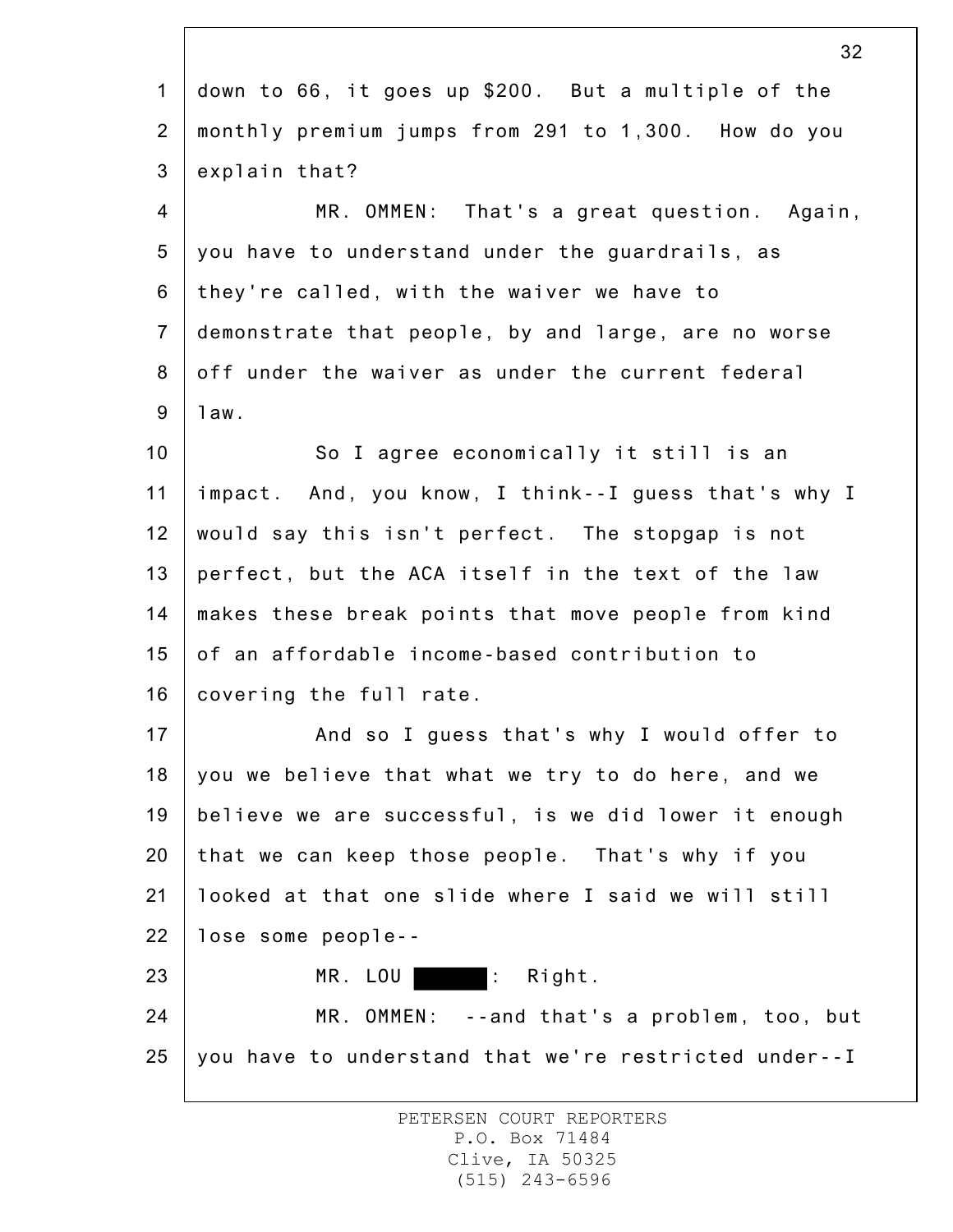| $\mathbf 1$     | call it the rigidity of the ACA, which doesn't seem   |
|-----------------|-------------------------------------------------------|
| $\overline{2}$  | to work well, and the rigidity of the waiver          |
| 3               | provision, which makes it still difficult. But,       |
| 4               | yeah, I would agree with you, this is not perfect,    |
| 5               | but that's what we were working with.                 |
| 6               | MR. LOU   : I mean, you've got an                     |
| $\overline{7}$  | example of a 55-year-old, and you look at 291 to      |
| 8               | 1,300. You know, I really can't even guess what a     |
| 9               | 62-, 64-year-old would be at the same income. You're  |
| 10 <sub>1</sub> | probably looking at net monthly premiums approaching  |
| 11              | three, four thousand dollars if you take that scale   |
| 12              | up at the--the way you're going here.                 |
| 13              | MR. OMMEN: No, we didn't do that. We tried            |
| 14              | to stay within general ranges, and I can get that     |
| 15              | information to you. I don't have it in the form of a  |
| 16              | slide. It is in our--it is in the proposal in the     |
| 17              | waiver request, and it is higher.                     |
| 18              | Again, I'm not going to disagree, but you             |
| 19              | have to understand that the challenge is that for us, |
| 20              | in the Stopgap Measure, it's to keep the people in    |
| 21              | the market and also not--I can't--anybody who         |
| 22              | suggests somehow we're repealing the ACA is not       |
| 23              | accurate. We can't do that with a waiver.             |
| 24              | We are held to a lot of those same                    |
| 25              | requirements, but we believe, based on what we were   |
|                 |                                                       |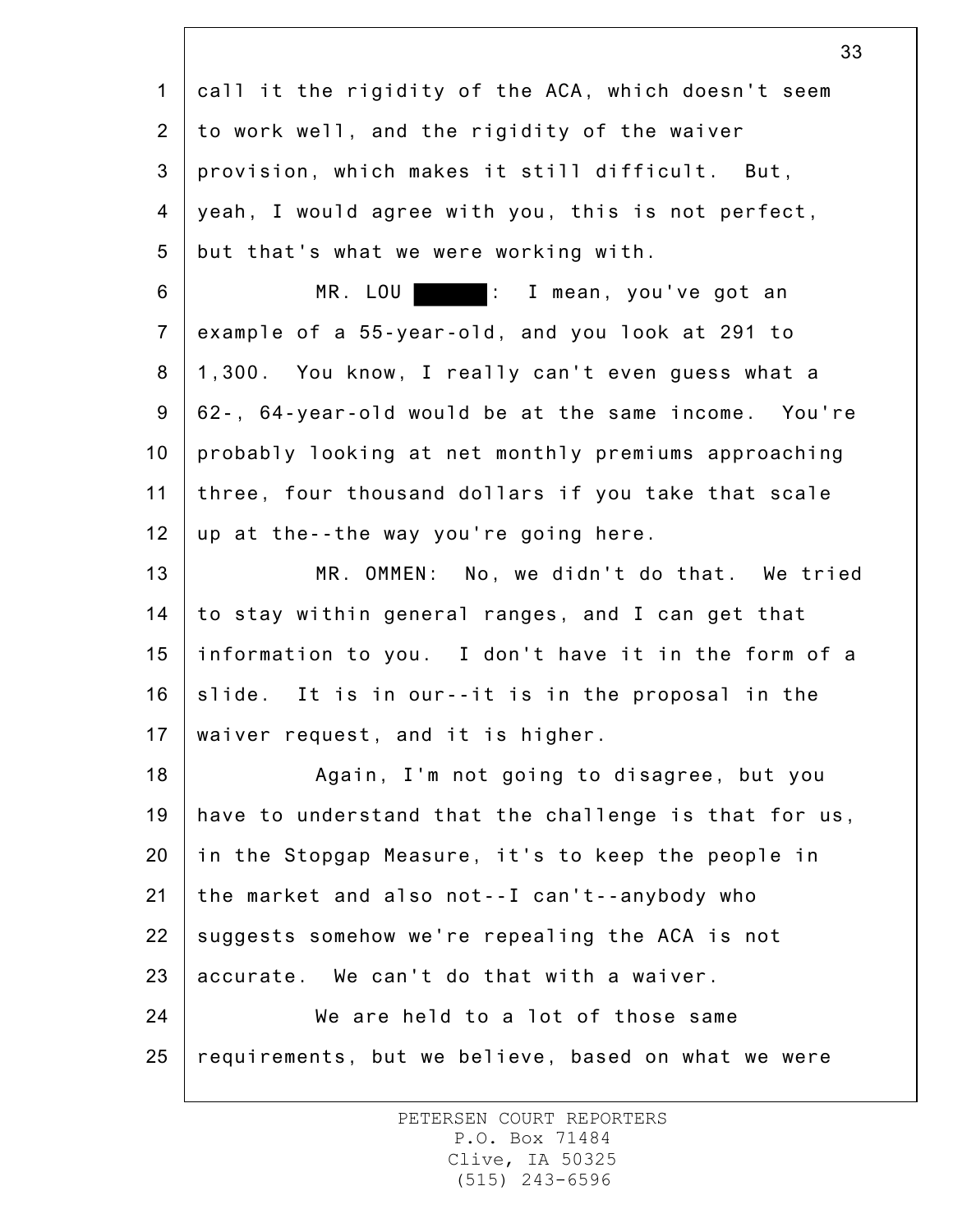1 2 3 4 5 6 able to do, is we were able to keep a much larger number of people in the market because if you compare these rates, which, again, you can see it's the annual premium of 15,000--just to go back a couple of slides, and I could have put these side by side--it's the difference between 15 and 32.

MR. LOU : Right. Exactly.

7

8 9 10 11 12 13 14 15 16 17 MR. OMMEN: And, again, I appreciate the comment, it's a great question, but that's what we were trying to address because we're not going to--I guess I would describe it this way: Today if you look at these rate increases, we have been losing annually a lot of young and healthy people. These rates will drive out older and healthy people, and that's a problem. And, again, that's why we've been calling on Congress to fix it. The Stopgap Measure does buy us time.

18 19 20 21 22 23 24 25 MR. LOU BARLOW: I think the other thing that the lady here just mentioned, what options do you have? One of the options is moving out of state. I have investigated several of those options. And what's amazing to me is a lot of the neighboring states don't have just one carrier. Sure, Wellmark has pulled out. A lot of the neighboring states still have two, three, some even have four carriers.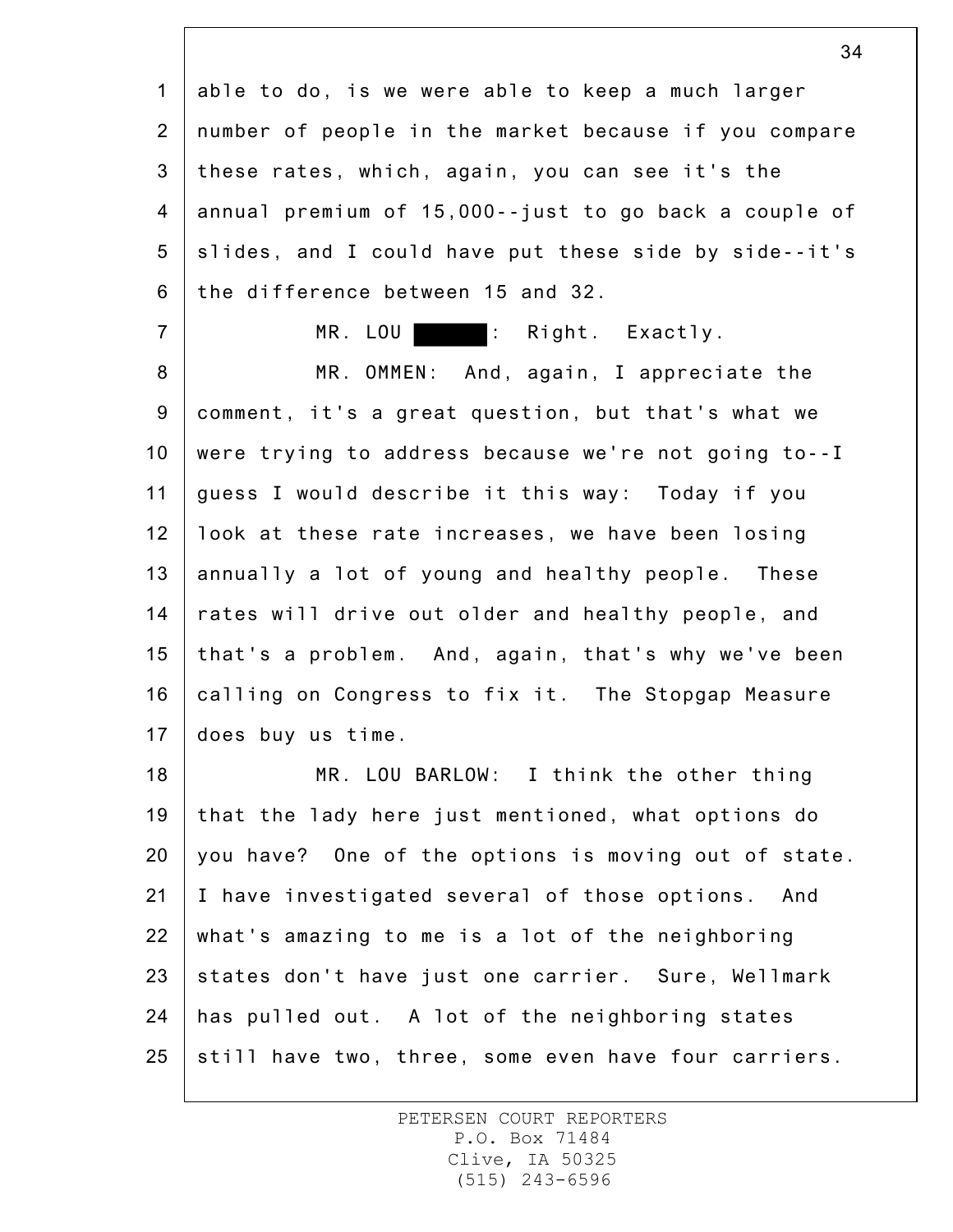1 2 3 4 5 6 7 8 9 10 11 12 13 14 15 16 17 18 19 20 21 22 23 24 25 So why Iowa being the first, basically, out the door? We've got three million people. If an insurance company really wants to save money, go after Florida, go after California. There you can really put dollars to the bottom line. Three million people, 22,000 affected, that's peanuts to these guys. They round that much off in a week. So why is Iowa picked on first of all the other surrounding states and the big states in the Union? I also understand that they tried to pull out of New York but the State of New York strong-armed some of the insurance companies basically stating, "You want our state business, then you provide health insurance." Why haven't we put a gun to their head? I'm sure that we, as taxpayers, don't appreciate the State of Iowa employees getting health insurance for our money and we can't. So why would you have health insurance on my money when--put a gun to their head and say, "You want the State of Iowa business, then you will provide insurance in our state." MR. OMMEN: Thank you for that comment. Any other comments? MR. RON : I'm Ron Davidson and I just want to say thank you, Commissioner, and your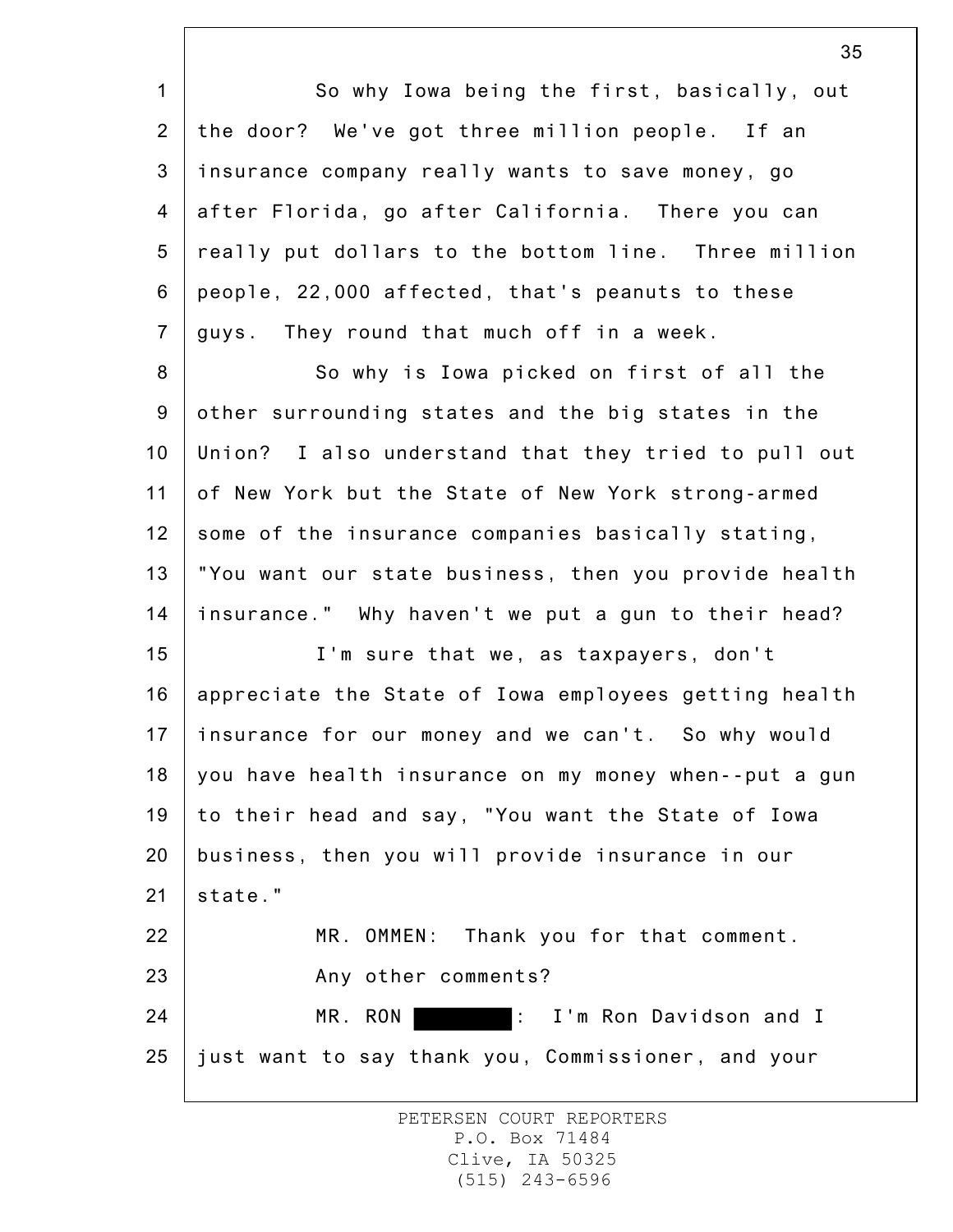1 2 3 4 staff for the efforts in at least trying to get us something. I know obviously it's not perfect, but at least you're making an excellent effort and my wife and I thank you.

5 6 7 8 9 10 Kind of a comment/question: I know the Governor and our senators are encouraging this to pass. How about the representatives, King and Young and Loebsack and Blum? Are they part of it? Are all the Iowa delegations encouraging the CMS to go along with this?

11 12 13 14 15 16 17 18 MR. OMMEN: Thank you. Very good comment and question. The answer to that is yes. This is a request for a waiver by the State of Iowa. So there will be a number of signatories on it. But ultimately the decision on whether or not the waiver is granted is a decision that falls with the Secretary of Health and Human Services and the Secretary of Treasury.

19 20 21 22 23 24 But, yes, those offices have been engaged in that, they've offered helpful suggestions and, you know, we expect that they would support it. MR. RON : The last, kind of attached to that, I saw your interview on Channel 5 yesterday. Thank you for that. It was very informative. Do you

25 and those parties still feel cautiously optimistic

> PETERSEN COURT REPORTERS P.O. Box 71484 Clive, IA 50325 (515) 243-6596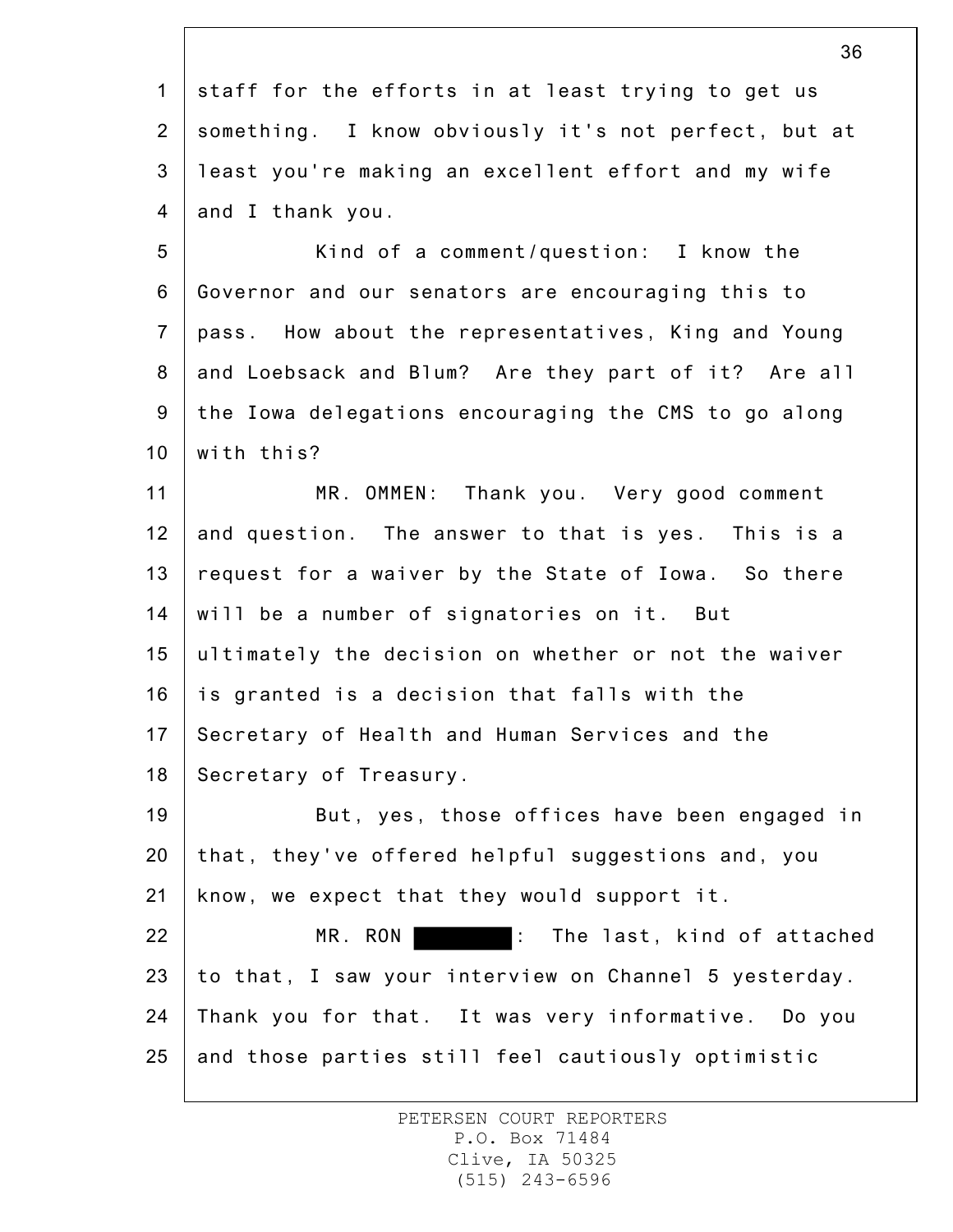1 about getting the waiver approval?

2

And thank you very much.

3 4 5 6 7 8 9 MR. OMMEN: Thank you. Again, that's a common question I get. I do feel cautiously optimistic. I think we feel cautiously optimistic. The work that has gone into this I think demonstrates that this is better for Iowa. Again, it's not perfect, but we do view that we've met the guardrail and we do feel optimistic.

10 11 12 13 14 15 16 17 18 19 20 We are starting to run up against some hard deadlines, though. In other words, if you look at the 1332 waiver process, there is some rigidity in it that, frankly, is the reason we made this really a request for emergency regulatory relief. And what I mean by that is the original provisions were designed to encourage innovation. It really wasn't designed to deal with an emergency where we had 20,000 Iowans leaving our market, even leaving our state. And so-- I mean, there are some time frames that are really difficult.

21 22 23 24 25 And this is a balancing. I mean, it's really clear, we've heard different comments even tonight, this is a balancing because people are impacted differently depending on where they sit. I think we've done a good job, and I think the economic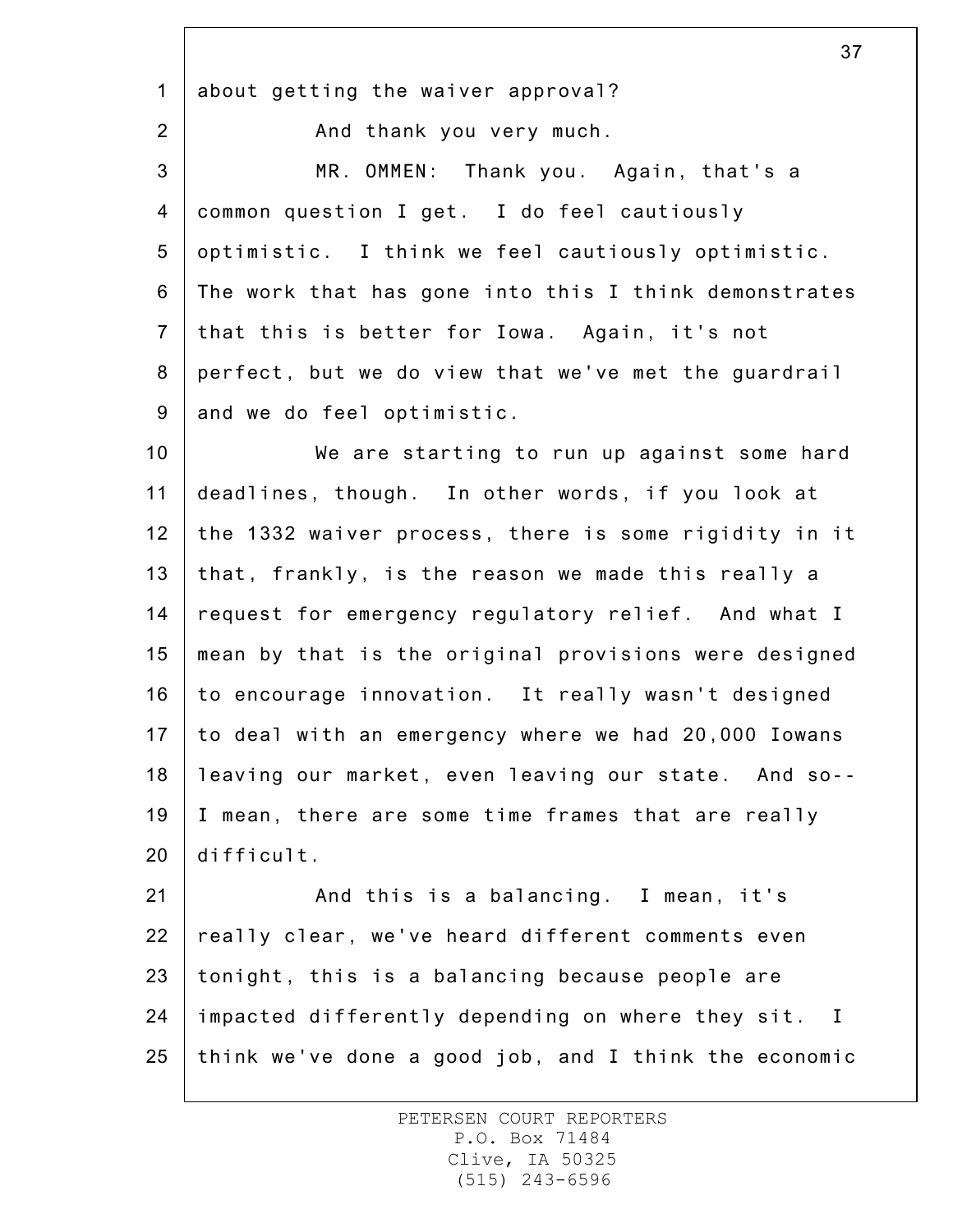1 2 3 4 5 6 7 8 9 10 11 12 13 14 15 16 17 18 19 20 21 22 23 24 25 analysis shows we've done a good job in addressing some of the intent of making it affordable for people of moderate income levels. And I think that if you actually look at those premium rates and study it, if you're subsidized now, I think the premium rate would be very comparable to what it is that you're paying now. And, again, that's apples to apples, silver to silver. And I appreciate those concerns, that's very helpful, but--thank you for that comment. Other comments? Yes, ma'am? MS. JEANINE : My name is Jeanine and I'm here just as a citizen. I'm on Medicare, so I'm not affected by this but certainly family members are. I just have two questions, and one is--and first of all, I also compliment you on your hard work and thank you very much. On the Stopgap Measure, if it is approved at the--by the Federal Government, is the entire Iowa insurance marketplace governed under the Stopgap Measure? So we're going from ACA Exchange participants, but would this be the entire insurance- individual insurance market?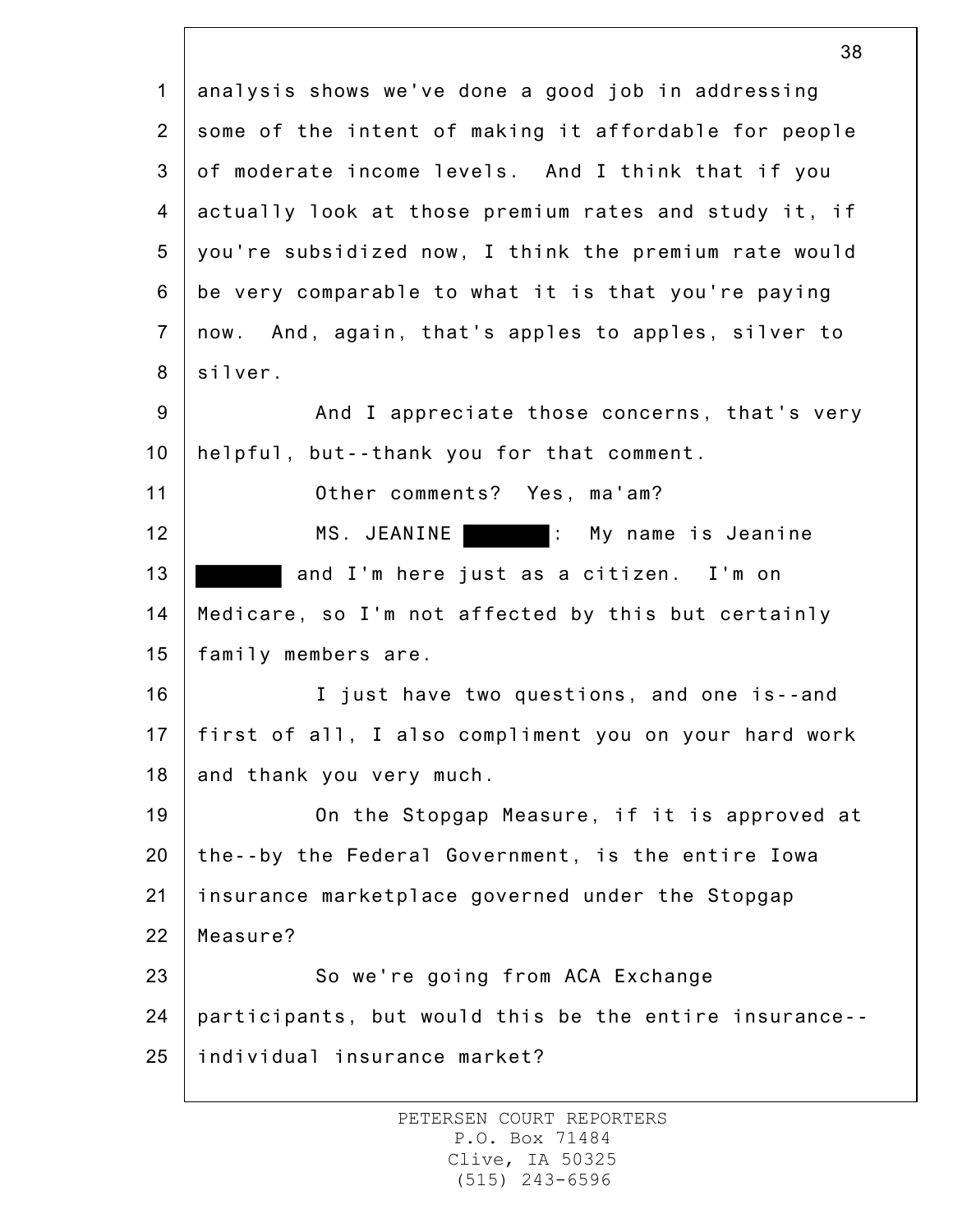1 2 3 4 And my second question is, are the health plans on board with this, Wellmark, Aetna, and other health plans that would be hopefully offering coverage?

5 6 7 8 9 10 11 12 MR. OMMEN: Again, very good question. The answer to your question is this is designed to address the circumstance for the ACA-compliant plans, which we estimate this year to be 72,000. It could be--we know people have been leaving every year so that number actually could be a little bit higher. But it's really designed to address that segment of our population.

13 14 15 As for the plans themselves, yes, Medica and Wellmark both very early came in and expressed a willingness to work on this, to help.

16 17 18 19 20 Now, again, I'll repeat that we're getting into a place and time on the calendar that presents a challenge for carriers to actually participate, but I think that we're still in a place where we can get approval and get that delivered.

21 22 23 24 25 I think it's--the 99 county issue, Medica in their ACA filing has said they'll cover all of the state. And so, again, I appreciate that. I'm mostly concerned about what it does to families this year, the 20,000 that I fear will be priced out, but also

> PETERSEN COURT REPORTERS P.O. Box 71484 Clive, IA 50325 (515) 243-6596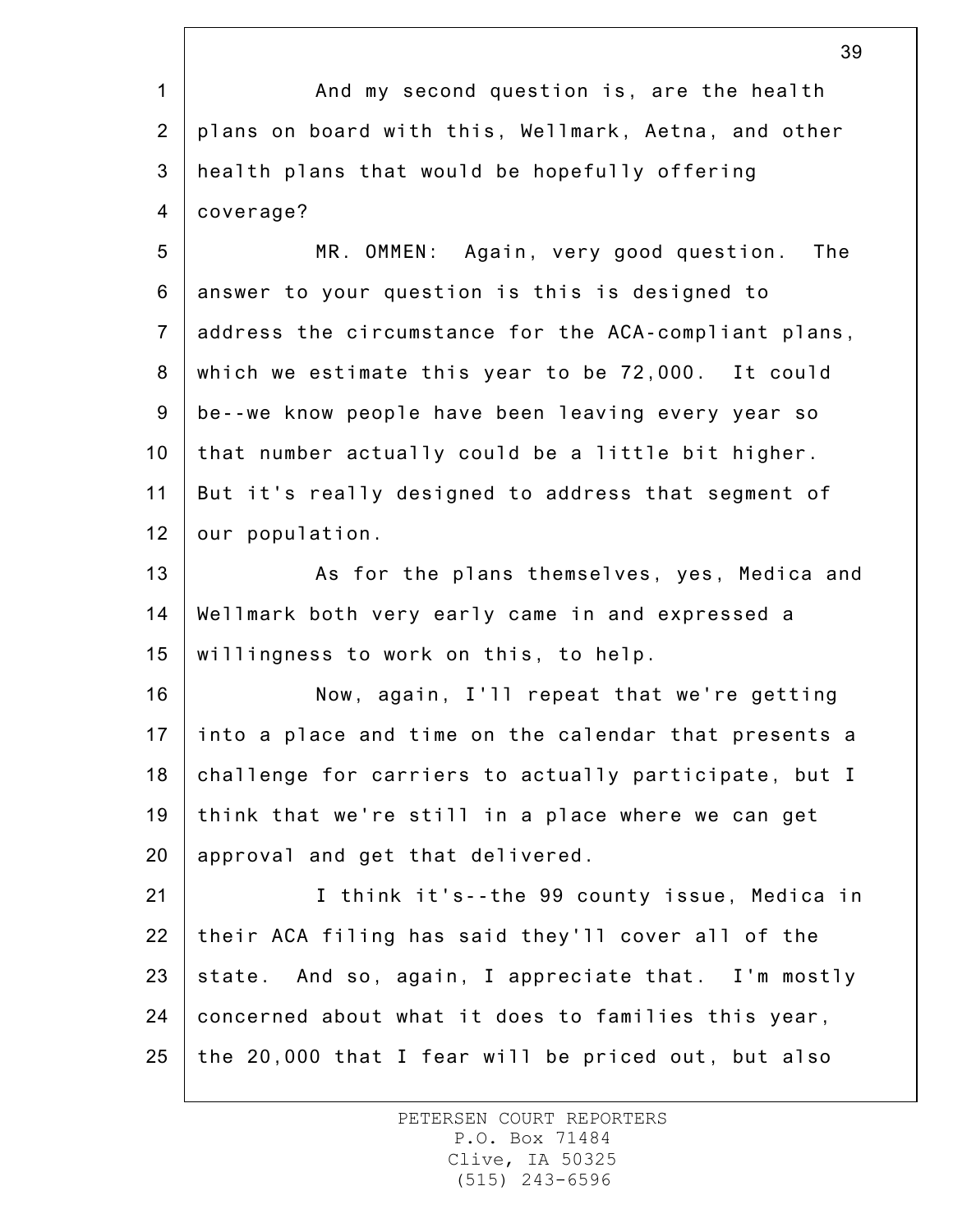1 2 3 4 5 6 7 8 9 10 11 12 13 14 15 16 17 18 19 20 21 22 23 24 25 40 then what it looks like next year, you know. In other words, you can't continue to have adverse selection and healthy people leave again, leave the market or leave the state, and figure out a way to make this work. And for people to leave the state, that's just not good for us here in Iowa. You know, again, if you're in a place in the market where you're getting some subsidy, your jobs, you know, are often provided by people that are in a different place. And I guess I just would say this is designed to stabilize it to give Congress time to act. Thank you. Other comments? MS. TERRY **:** I was just going to--I think this is-- COMMISSIONER OMMEN: You're on. MS. TERRY **:** I was just going to also address Aetna has decided to pull out of the marketplace for 2017, so it does-- UNIDENTIFIED VOICE: 2018. MS. TERRY **:** --excuse me, 2018. The existing carriers on the marketplace in 2018 are possibly Wellmark and Medica. MR. OMMEN: Yes. Again, that's a good supplement. The design, though, is actually to allow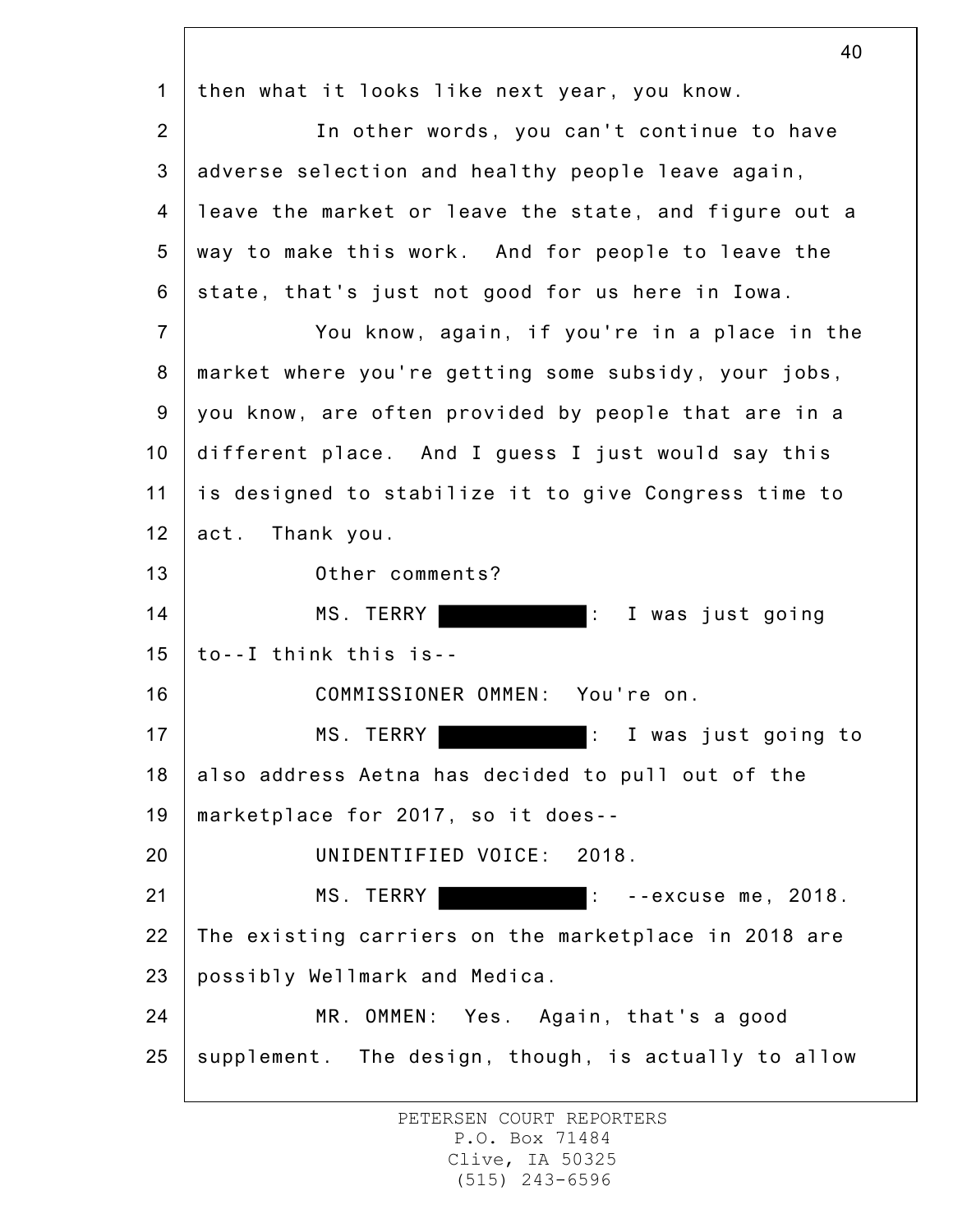1 2 3 4 5 6 7 8 9 10 11 12 13 14 15 16 17 18 19 20 21 22 23 24 25 carriers to compete and to--we believe we could attract others back in for 2019, but we have to have a market and we're in a collapse. Yes, sir? MR. LOU : What is the date, probably the longest we can go on the stopgap before it cannot--not work? COMMISSIONER OMMEN: Okay. When you say "not work," I think you're talking about some sort of sense of approval? MR. LOU : Right. MR. OMMEN: Again, great question. We'll be submitting our waiver request on Monday, and when that is filed, that will then trigger a clock that allows CMS to do some answering and give us some, I guess, answers to the questions. They have to determine it's complete, and we'll work with them through that process. The real challenge, though, is the carriers. You know, Medica has also--at the same time they're- we're going down a path with them where I have a hearing, a rate hearing on their ACA rates on August the 24th. They then have to submit their final rates to CMS on September the 6th, and then they have to enter into a contract late in September. So the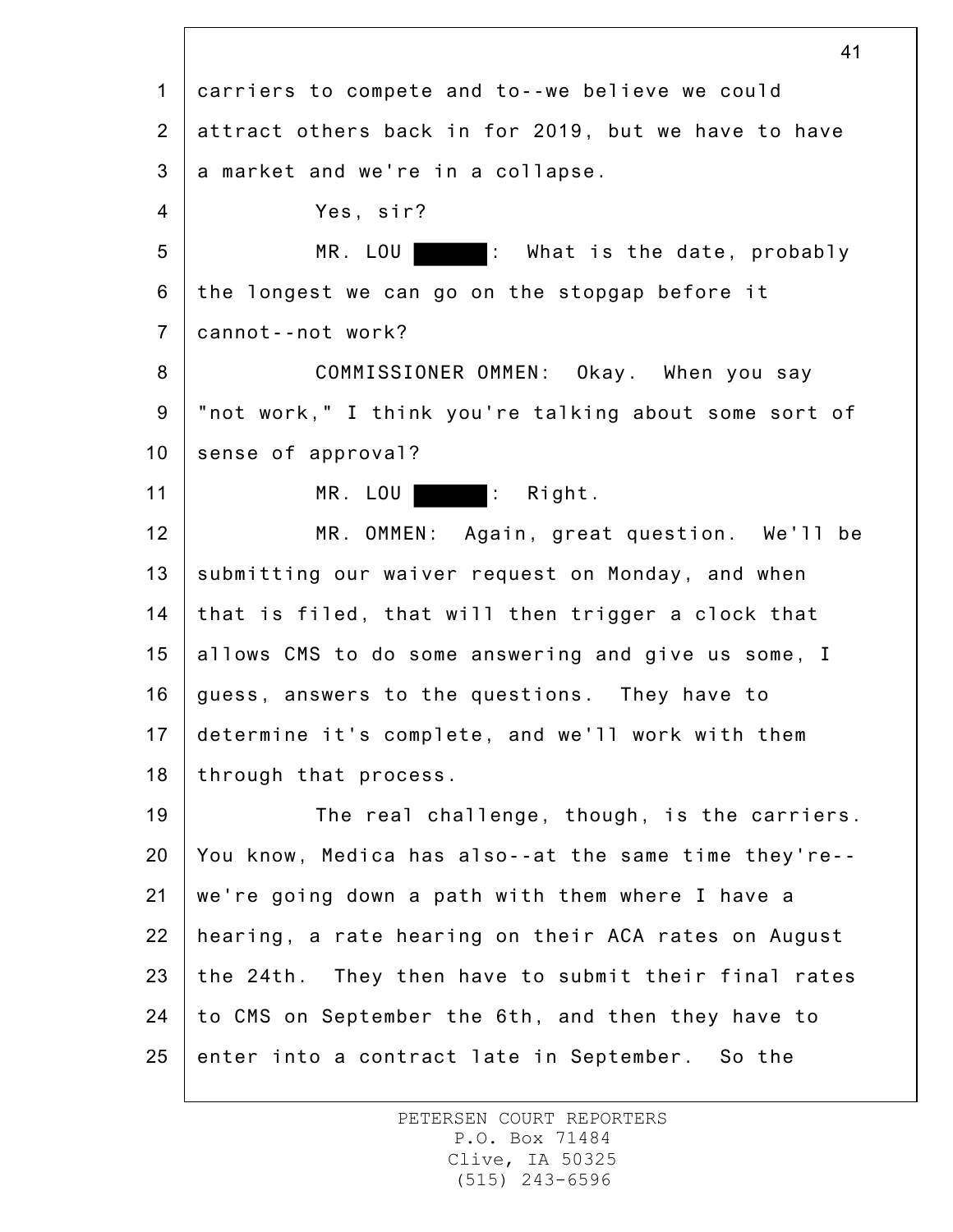1 2 3 4 5 6 7 8 9 10 11 12 13 14 15 16 17 18 19 20 21 22 23 24 25 42 reality is that it's important that CMS act quickly so that we can save these--save people that will otherwise leave. Additional comments? I think we're about out of time but I think we have a little more time. All right. And, again, if you could reidentify yourself. MS. TERRY **: Terry** from here in Des Moines. So if the Stopgap Measure is approved for 2018 and I can't afford insurance in 2018, and I decide to stay in Iowa as an uninsured person, when I go to file my tax return for the year of 2018, am I going to have to pay a tax penalty? COMMISSIONER OMMEN: The mandate is administered by the federal law, so that would be--we're not asking that that be waived, so it really would be-- MS. TERRY **: Oh, okay.** Wow. MR. OMMEN: I think the administration has already decided that a lot of people under hardship are not paying that. MS. TERRY | **Example 20** : Okay. So the ACA hardship-- COMMISSIONER OMMEN: But that's a good question.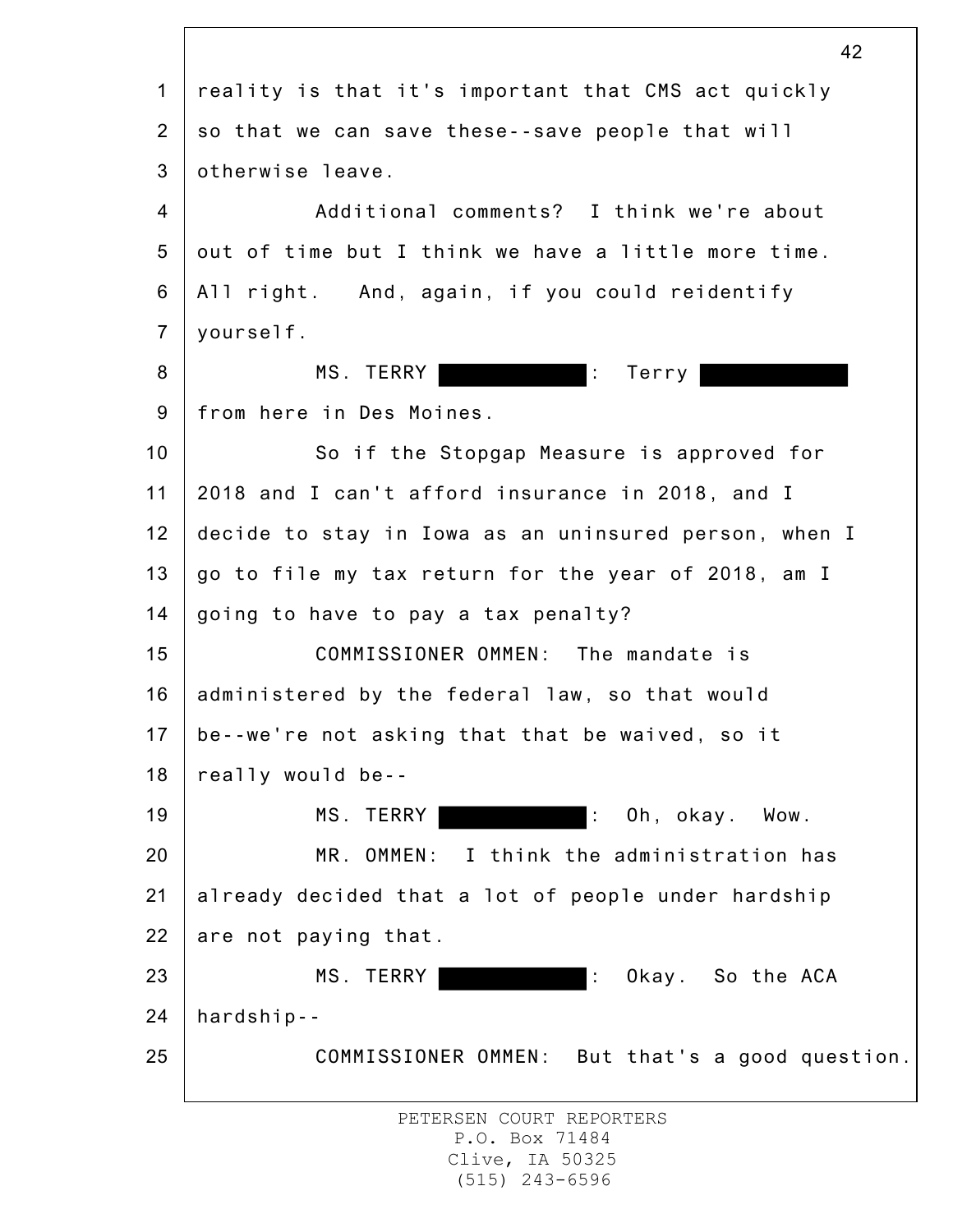1 2 3 4 5 6 7 8 9 10 11 12 13 14 15 16 17 18 19 20 21 22 23 24 25 43 MS. TERRY **:** ...criteria would still be in effect even though the Stopgap Measure is replacing the ACA? I don't understand. MR. OMMEN: Again, yes, the waiver doesn't replace the ACA. As an example, we'll be meeting the essential health benefits under our standard plan, but there are going to be pieces, like what you've suggested, that still would involve federal issues. MS. TERRY : So that fork in the road is not-- COMMISSIONER OMMEN: Well, yes, it is. MS. TERRY **Example 20 Fig. 100**: --100 percent total, or what? So you're saying, then--okay. COMMISSIONER OMMEN: Yeah, the fork in the road really is more just to make sure that people understand that you can't do a Medica on-ACA, on-Exchange plan. That's why these comments are so important. That was not designed to do anything more than explain that concept. MS. TERRY : This might help me to decide whether to put my house up for sale now when I can get a good price for it. And, like--so you're saying that--just to be sure--be clear here, you're saying if the Stopgap Measure is approved for 2018 and I don't get health insurance in 2018, I make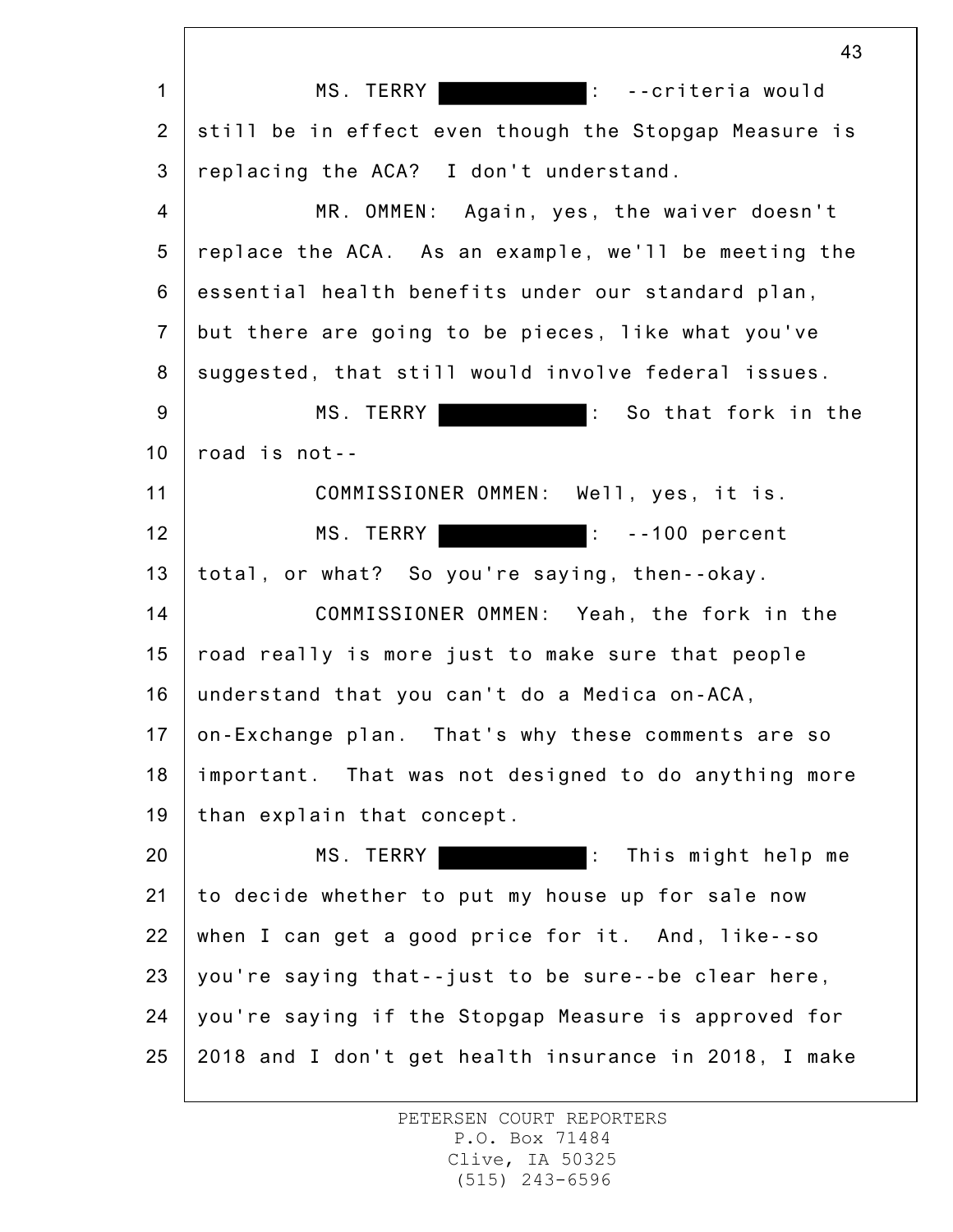1 2 3 4 5 6 7 8 9 10 11 12 13 14 15 16 17 18 19 20 21 22 23 24 25 44 that decision myself, then when I file my tax return for 2018, my federal tax return, I will have to pay that penalty for not having health insurance? COMMISSIONER OMMEN: We have not asked to waive the mandate. MS. TERRY **:** So that means yes. Okay. COMMISSIONER OMMEN: I do believe--well, I do believe--the Treasury recently has said that they didn't think that was to be enforced. But, again, that's a very good question and I'd be happy-- MS. TERRY : I'm not--I'm the person paying all the tax that I can, I'm that person. I never shy away from paying all my taxes. Okay. I thought I had another comment or question. I don't know, maybe it will come to me, but I think we're out of time. Thank you. MR. OMMEN: Thank you. Anything further from anyone? (No response.) COMMISSIONER OMMEN: All right. Well, again, thank you very much for being here this evening. We'll go off the record. (Proceedings concluded at 6:24 p.m.)